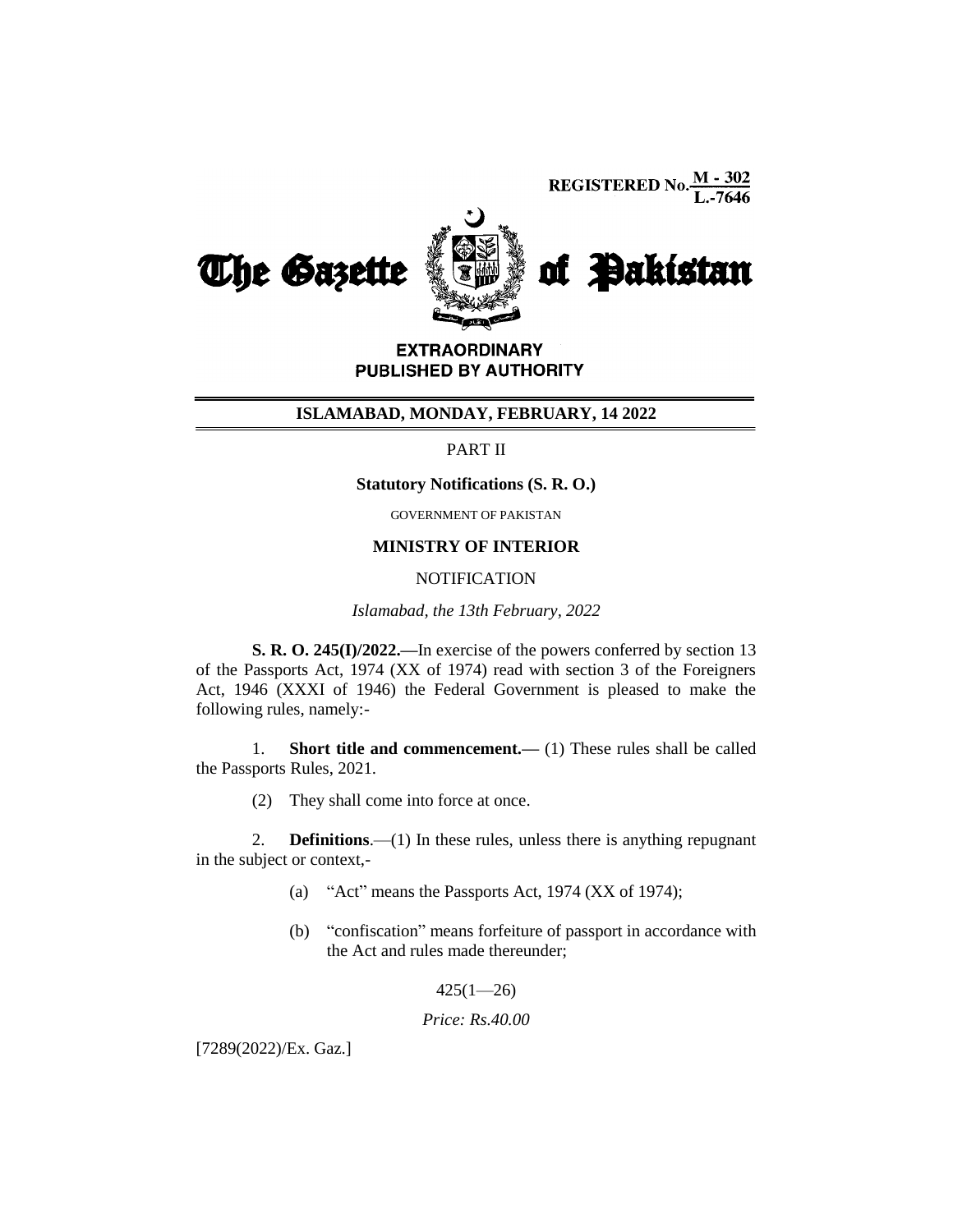- (c) "custodial parent" means either of the parents who has been granted custody of the minor by the competent court of law.
- (d) "Director General" means the Director General, Immigration and Passports and includes any other officer performing the duties of the Director General for the time being;
- (e) "Directorate General" means the Directorate General of Immigration and Passports established to regulate the matters relating to immigration and passports and matters ancillary thereto;
- (f) "Division concerned" means the Division of the Federal Government to which business of the Directorate General stands allocated;
- (g) "impound" means seizure of passport for a limited period;
- (h) "legal guardian" means a person appointed by a court of competent jurisdiction for care of a minor;
- (i) "minor" means a person who has not attained eighteen years of age;
- (j) "passport officer" means Assistant Director or Deputy Assistant Director of the Directorate General or any other officer or official authorized by the Director General to issue passport and visa;
- (k) "passport office" means the office of a passport officer authorized to issue passport and visa;
- (l) "schedule" means a schedule to these rules;
- (m) "zone" means a group of passport offices under the supervision of zonal head specified in Schedule-II; and
- (n) "zonal head" means a supervisory officer in charge of a zone.

(2) All other words and expressions used but not defined herein shall have the same meanings as are assigned thereto under the Act and the Foreigners Act, 1946 (XXXI of 1946).

3. **Conditions for departure from or entry into Pakistan**.— (1) No person, holding a valid passport, shall depart from or enter into Pakistan otherwise than through a check-post specified in Schedule-I.

(2) No person shall depart from Pakistan without valid visa where required.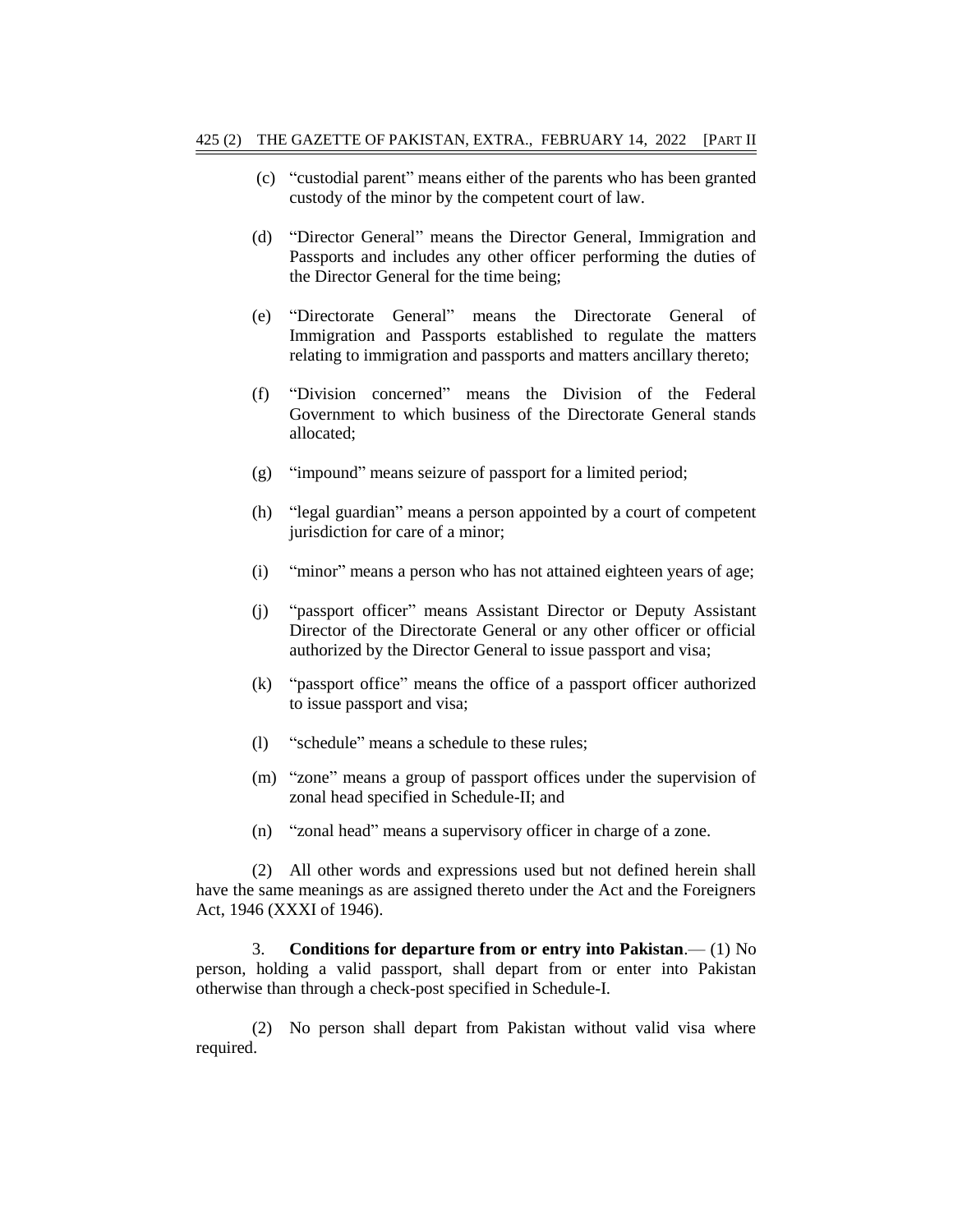(3) No person shall enter into Pakistan from place outside Pakistan who is not in possession of a valid passport specifically endorsed by a passport officer, whether by way of visa or otherwise as valid for entry into Pakistan under these rules.

(4) If any person is brought into Pakistan in contravention of sub-rules (1) and (3), any authority empowered by the Division concerned generally or specifically in this behalf may direct the owner or person in charge of the aircraft or ship, as the case may be, to take the person back on board and remove him from Pakistan, or otherwise to arrange for the immediate removal from Pakistan of the said person and the owner, or the person in charge of the aircraft or the ship, as the case may be, shall comply with such directions.

4. **Criteria for establishment of new passport offices.**—(1) The Division concerned may, as it deems fit, establish a new passport office within or out of Pakistan, subject to the condition that establishment of such passport office out of Pakistan shall require concurrence of the Ministry of Foreign Affairs.

(2) The new passport office under sub-rule (1) shall be established subject to provision of budgetary allocations and creation of posts.

(3) Subject to sub-rules (1) and (2), passport offices shall be established in all districts of Pakistan and all sub-divisions having population of one million or above.

(4) In major cities where population is more than two and half million, the city may be divided into sectors with a population of one million per sector and passport office may then be established for each sector subject to fulfillment of the conditions of sub-rule (2).

(5) The premises for new passport offices may be arranged by one of the following, namely:—

- (a) provision of a suitable piece of land for construction of customized building;
- (b) suitable Government owned building may be provided by the respective Provincial and Local Governments; and
- (c) in case of non-availability, a suitable rented building may be arranged as per Government instructions.

5. **Passport issuing authority.**—Passport officer may, after fulfillment of requirements of these rules and adhering to the instructions issued from time to time by the Directorate General, issue passport valid for all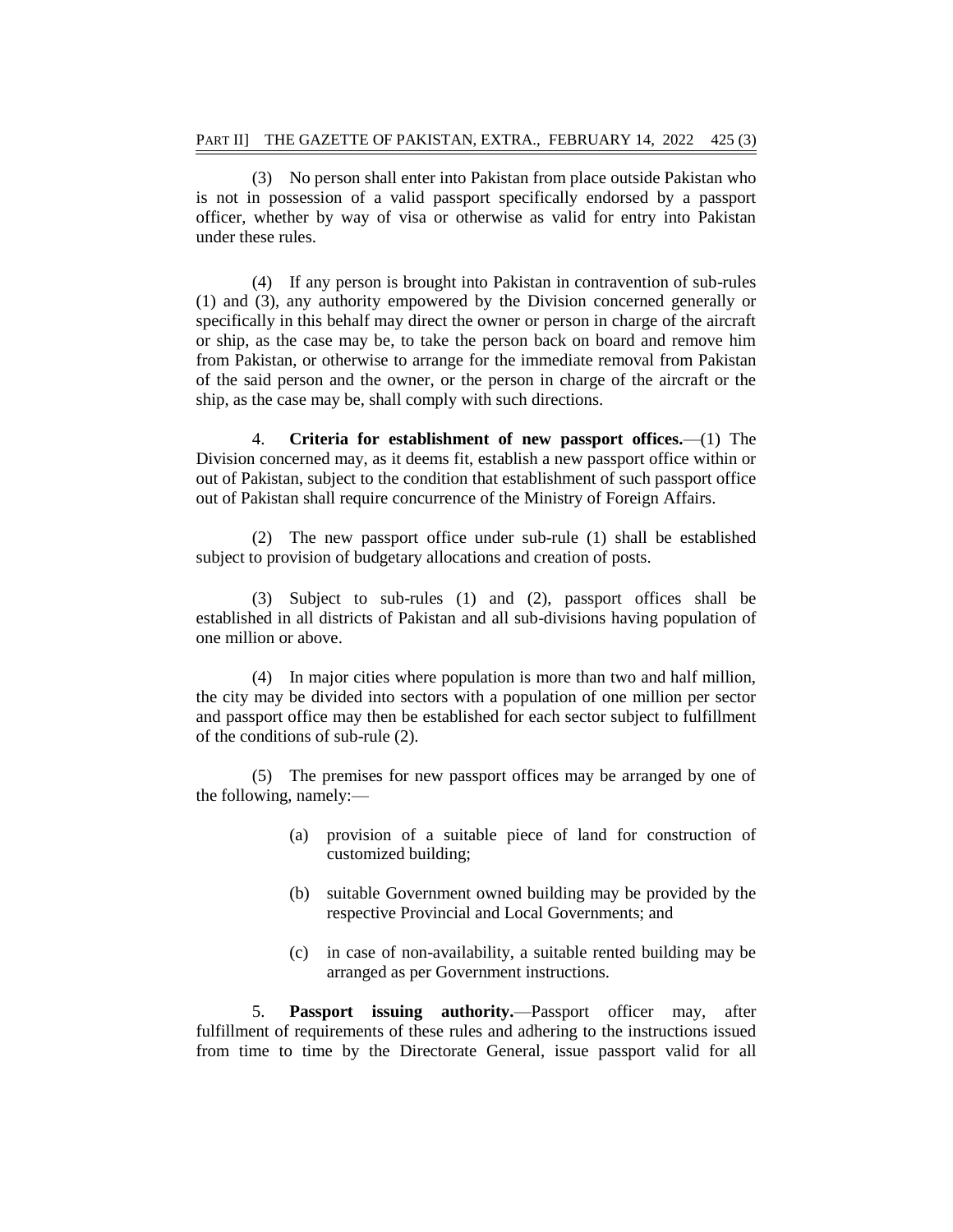countries, except Israel, from the respective passport office or Pakistan mission abroad on behalf of the Federal Government.

6. **Jurisdiction.**—The first ever passport shall be issued from the passport office in whose jurisdiction the address of the applicant, present or permanent, as recorded on the Computerized National Identity Card (CNIC), falls. The subsequent passports may be issued from any passport office, under jurisdiction whereof the applicant is temporarily residing, subject to attestation of present address by a gazetted officer. However, persons falling under the following categories are exempted from this provision, namely:-

- (a) Government or semi-government servants, armed forces personnel, employees of autonomous bodies, corporations or statutory authorities and their dependent family members at the place of posting;
- (b) *bonafide* student of an educational institution, from the passport office in whose jurisdiction that institute falls; and
- (c) any person exempted by the zonal head for reasons to be recorded in writing.

7. **Types of passport.—**The following types of passport shall be issued, namely:—

- (a) ordinary passport to every citizen of Pakistan subject to fulfillment of all laid down requirements;
- (b) official gratis passport or official passport to various classes of persons as specified in Schedule-III;
- (c) diplomatic passport, which shall be issued to various classes of persons as specified in Schedule-IV;
- (d) ordinary gratis passport which shall be issued to various classes of persons as specified in Schedule-V; or
- (e) emergency travel document shall be issued by the Passport Officer at Pakistan mission abroad for return to Pakistan only.

8. **Requisite documents for passport application.**—(1) No passport shall be issued to a person who is not a citizen of Pakistan as defined in the Pakistan Citizenship Act, 1951 (II of 1951).

(2) Every applicant who is a *bonafide* citizen of Pakistan shall, alongwith following documents, make application to the passport office or Pakistan mission abroad for issuance of passport, namely:—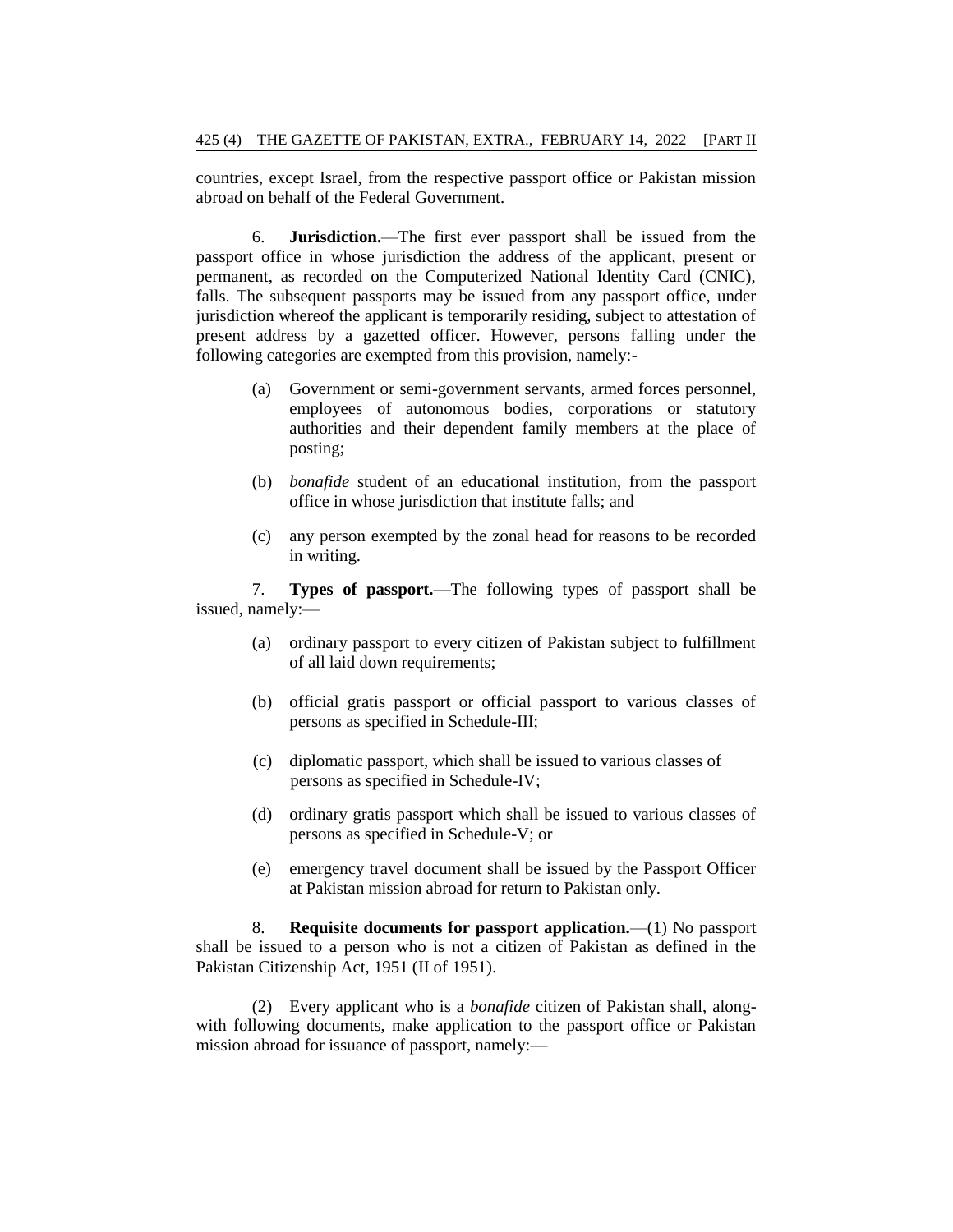- (a) proof of identity *viz* original valid CNIC or National Identity Card for Overseas Pakistanis (NICOP) or Smart Card;
- (b) Child Registration Certificate or Family Registration Certificate or Smart Card for minors;
- (c) previous passport, if any;
- (d) challan form evidencing proof of passport fee deposited in a bank or otherwise;
- (e) no objection certificate from the concerned department in case of government, semi-government or autonomous body employees;
- (f) police report in case of lost passport in Pakistan;
- (g) a minor seeking passport shall be accompanied by either of the parents, along-with their original valid CNICs or passports;
- (h) in case, the parents of the minor are divorced or separated, and an application for a passport is made in respect of a minor, a passport may be issued, if applicant is the custodial parent;
- (i) in case, the parents of the minor are divorced or separated and an application for passport is made by either of the parents, in respect of a minor, a passport may be issued subject to explicit permission of the other parent in the shape of his or her physical presence or consent on duly attested non-judicial stamp paper;
- (j) legal guardianship certificate for a minor; or
- (k) in case of any doubt about national status, particulars and antecedents, additional documents may be required with cogent reasons to be recorded in writing by the passport officer.

9. **Processing of Passport application.—**The passport officer while accepting the passport application shall satisfy himself about the national status and antecedents of the applicant and interview the applicant for the purpose. The passport officer shall ensure that,—

- (a) application has been duly submitted in accordance with these rules;
- (b) data retrieved from database is of the same person; and
- (c) applicant is a *bonafide* citizen of Pakistan and in case of doubt about citizenship of the applicant, matter shall be referred to the concerned security agency for verification of national status: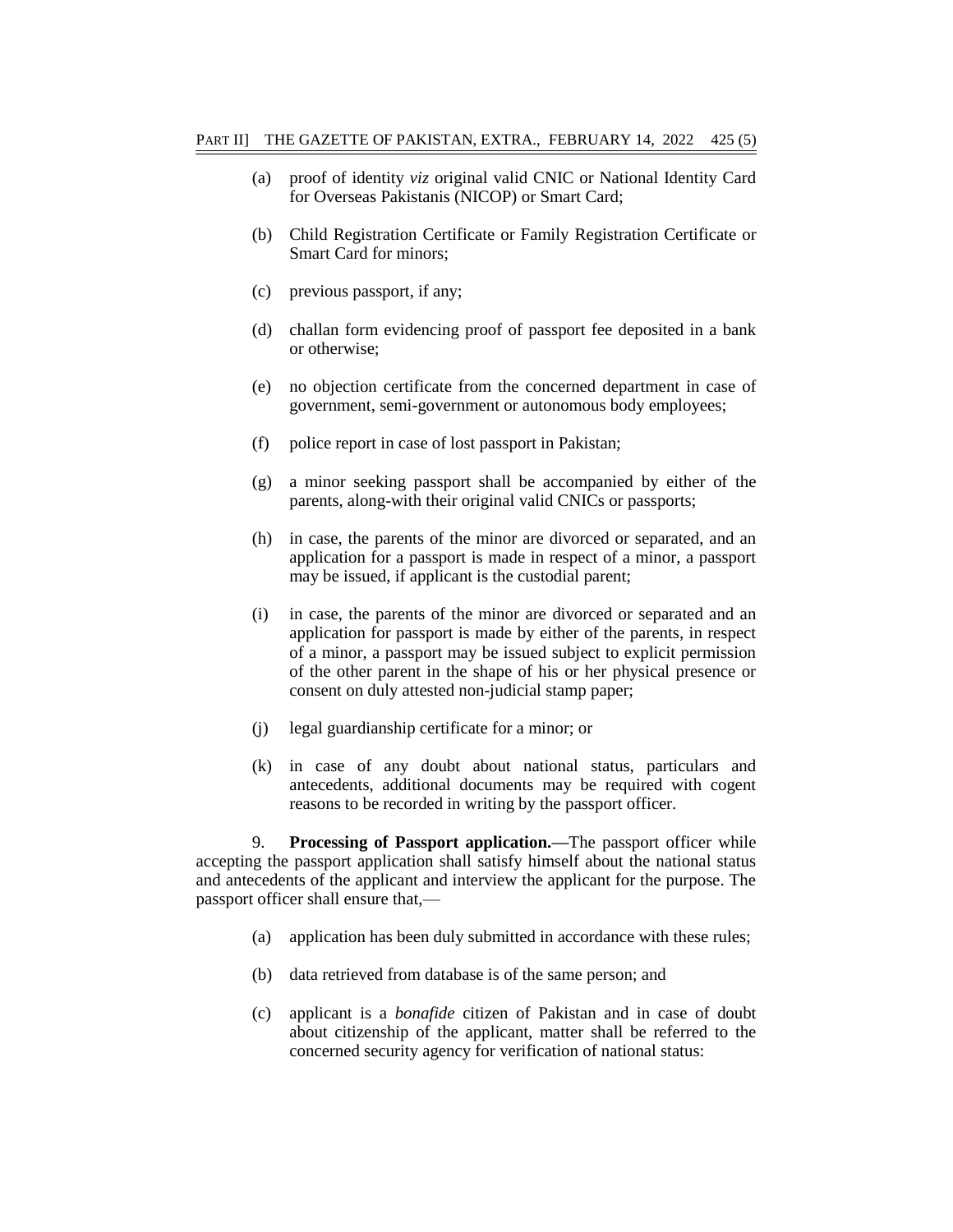Provided that reason for referring case to Security Agency shall be communicated to Directorate General in writing immediately;

- (d) prescribed amount of fee has been deposited; and
- (e) applicant does not fall in the category of refusal of passport mentioned in rule 21 or in the integrated border management system (IBMS) with active status.

10. **Passport fee**.—(1) For issuance of passport, every applicant shall pay a fee in his own name and citizenship number according to the category of passport application.

(2) Fee once deposited shall not be refunded, however, the same may be utilized by the applicant himself for subsequent passport facility, subject to verification of amount from bank scroll or treasury.

(3) The passport fee shall be determined by Division concerned with the concurrence of Finance Division.

- 11. **Validity of passport.—**Validity of passport shall be as under:—
- (a) passport may be issued with validity of five or ten years as per policy of the Federal Government;
- (b) passport to the minor below age of fifteen years shall be restricted to maximum validity of five years;
- (c) there is no restriction on renewal of ordinary passport before its expiry. Passport having full validity of five or ten years may be issued even if existing passport has not completed its validity. However, the applicant shall be required to give a justifiable statement mentioning the reason for obtaining a new ordinary passport before expiry of existing passport; and
- (d) validity of passport under Schedules III, IV and V shall vary on case to case basis, depending on the nature of official assignment abroad.

12. **Exhausted or expired passport.—**When a passport is exhausted or expired, a new one may be issued on application for five or ten years, as the case may be, and the previous passport may also be returned to the passport holder, only after making the following entry therein, namely:—

"Fresh passport has been issued in lieu thereof"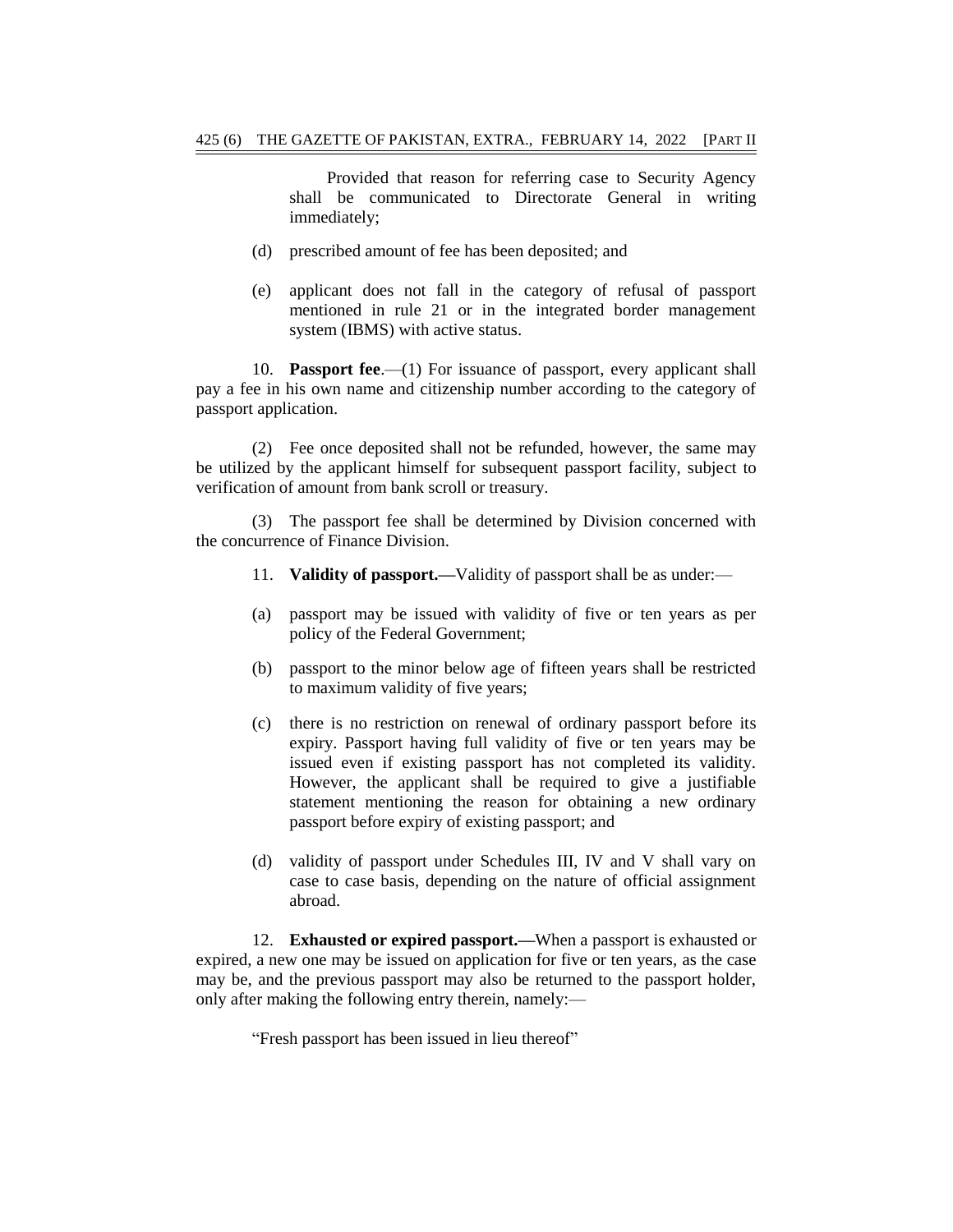13. **Damaged passport.—**(1) When a passport is damaged, a new one may be issued on application for five or ten years, as the case may be, under reprint damaged category. The scanned image of damaged passport is compulsory to be uploaded.

(2) A passport application processed in reprint damaged category shall be considered as a reprint lost category if the scanned images of damaged passport have not been provided and uploaded.

14. **Disposal of unclaimed passports.**—(1) There shall be prepared a list of passports, which remain unclaimed for six months at the passport office. Applicants of such passports shall be warned by registered post that the passport may be collected within ninety days of receipt of letter of intimation.

(2) If, despite warning in sub-rule (1), the passports are not collected, such passports in original along-with a list shall be forwarded to the Directorate General. These passports shall be destroyed or cancelled after one year of issuance by Directorate General in the presence of departmental committee constituted for the purpose which shall record a certificate, to this effect. The applicant may apply for subsequent passport in lieu of destroyed passport on payment of prescribed fee.

15. **Lost passport.—**(1) In case of lost passport, the passport holder shall, without delay, report the matter to the nearest passport office and police station in Pakistan and to the nearest Pakistan mission abroad, as the case may be.

(2) An application made in lieu of lost passport shall be processed in reprint lost category.

(3) In case of first time loss of passport, double fee shall be charged. If lost for the second time, fee shall be four times and in case of third time loss, eight times fee shall be charged for the new passport. In case of any subsequent loss, passport shall be issued only on realization of proportionate fee increase.

(4) In case of third lost and onward, no passport officer shall issue passport except with the prior approval of Director General.

(5) In case of fourth time loss, Pakistan mission abroad may issue emergency travel document to the applicant for repatriation to Pakistan. However, if Pakistan mission abroad feels that the applicant is gainfully employed and applicant's request needs consideration, the case may be referred to Directorate General along-with specific recommendations for further orders.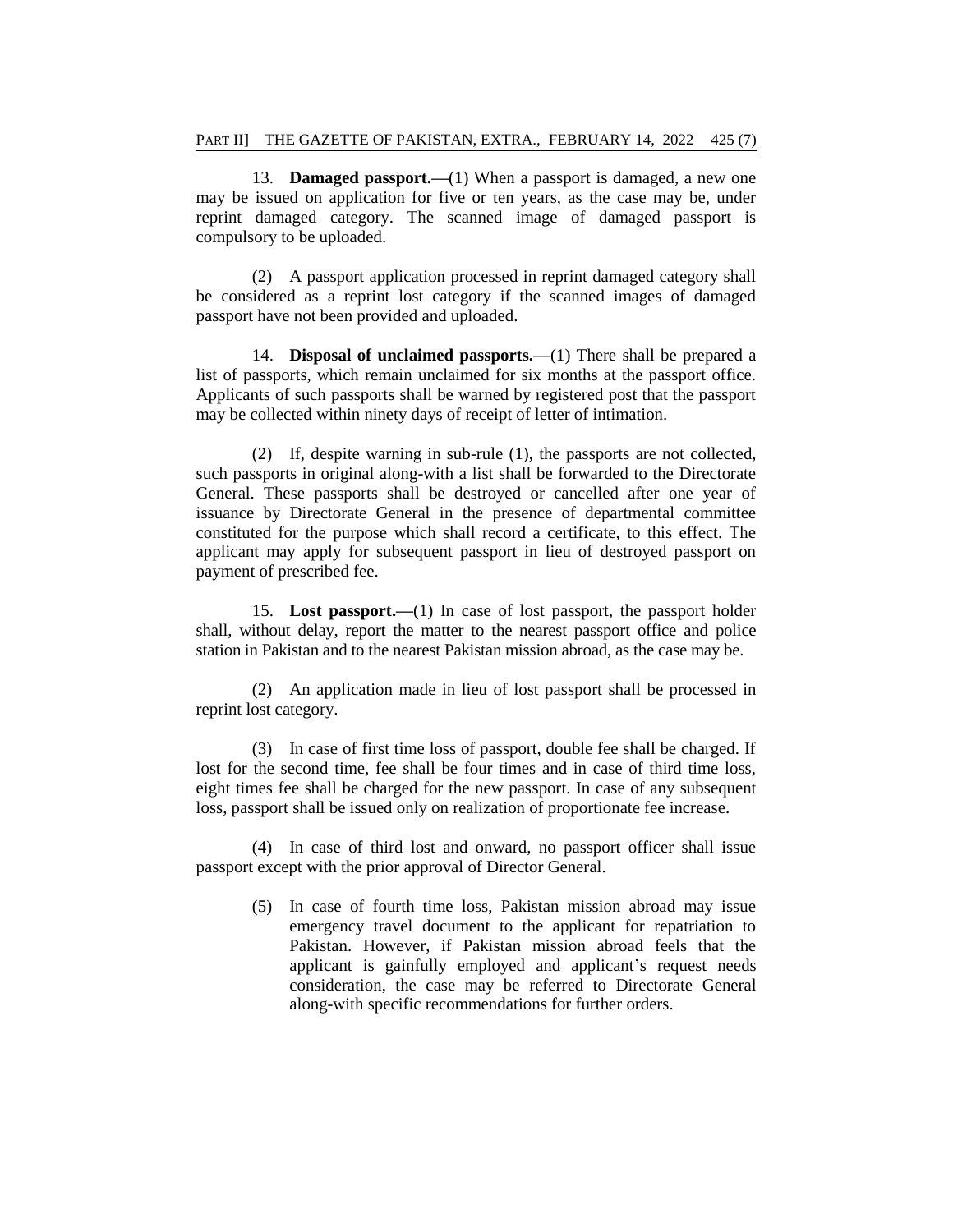16. **Change of particulars in passport**.—(1) In case of change of particulars including name, father name and date of birth, or any other particulars, the applicant shall produce a revised CNIC, along-with documents as specified by Directorate General from time to time.

(2) Application of changed particulars shall be examined carefully in verifying nationality and identity. Both the previous and newly assumed names shall be checked against Integrated Border Management System (IBMS).

17. **Issuance of passport to Pakistanis living abroad.**—(1) A Pakistan national may obtain passport from any Pakistan mission abroad irrespective of his residential status in the respective country:

Provided that the concerned passport officer is fully satisfied about the *bonafide* of the applicant as a citizen of Pakistan.

(2) Cases of asylum seekers shall, before issuance of passport, be referred to the Special Branch of Police or Intelligence Bureau under intimation to Directorate General.

18. **Emergency travel documents.—**(1) Emergency travel document (ETD) shall only be issued to *bonafide* citizens of Pakistan and on verification of CNIC or NICOP or such other document bearing CNIC number or passport and where such identity document is not available, on confirmation of national status from security agency.

(2) ETD shall be valid only for single return journey to Pakistan.

(3) ETD shall be issued by Passport Officer in Pakistan missions abroad in the following cases, namely:—

- (a) a person who is not in possession of a valid passport and requires to return back to Pakistan in emergency or is deported by a foreign government;
- (b) a passport holder whose passport has been confiscated, impounded, cancelled or inactivated;
- (c) a person who has been refused passport under these rules; or
- (d) a person whose name is borne on passport control list.

19. **Issuance of passport to the subjects of former state of Jammu and Kashmir**.—As per policy of the Federal Government, subjects of the former State of Jammu and Kashmir now residing either in the territory of Azad Jammu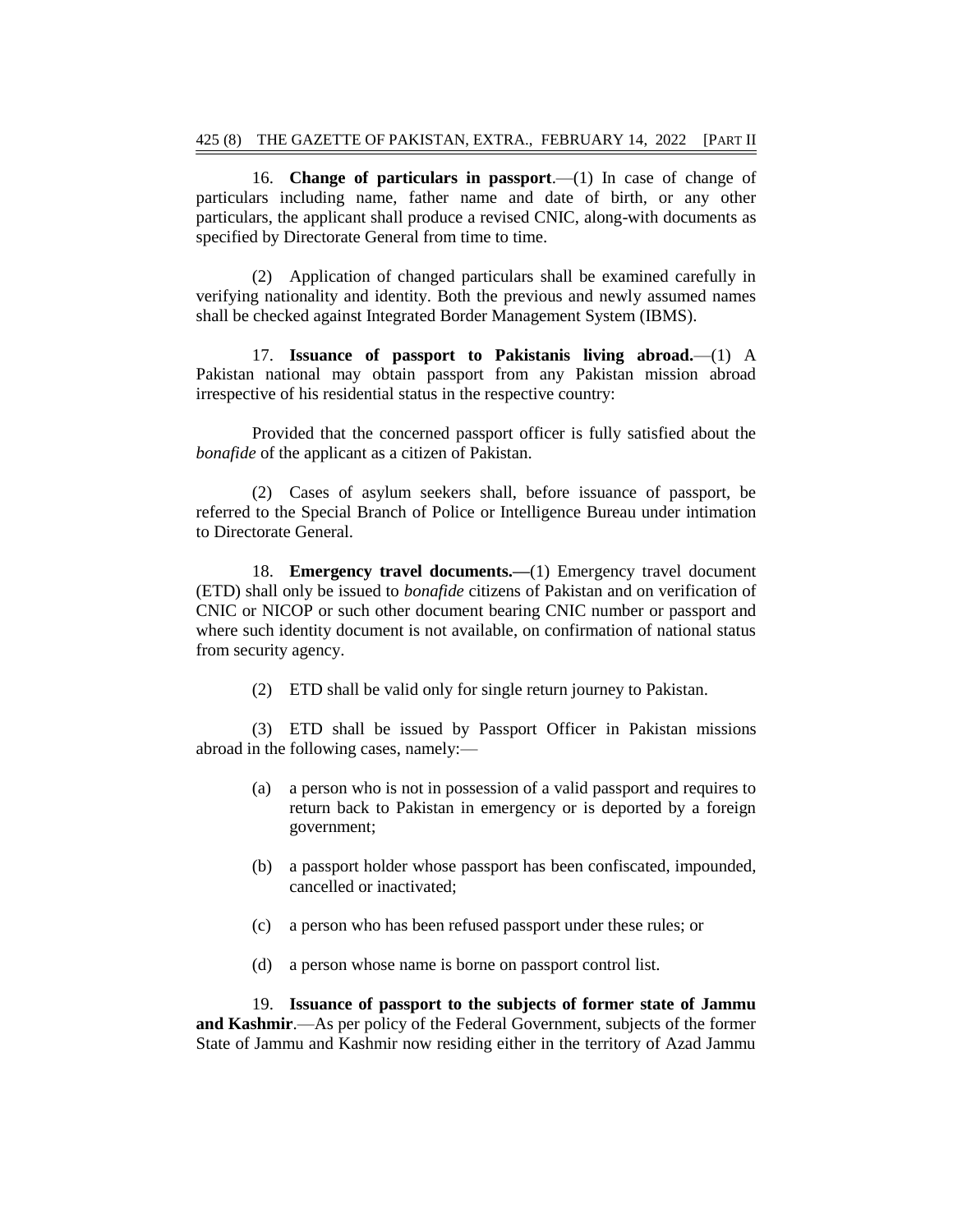and Kashmir or in Pakistan shall be granted passports on the same conditions and restrictions as applicable to other citizens of Pakistan.

20. **Holding of an ordinary and official passport**.—(1) A person may be allowed to hold two types of passport at one time. When an official passport is issued to a person who already holds a valid ordinary passport, the fact of holding another passport may be indicated by making cross entries on both passports.

(2) Ordinary passport shall not be issued in lieu of official passport to the officer or official while abroad. On completion of official assignment or retirement or discontinuation of service on disciplinary or administrative grounds, request for issuance of ordinary passport on payment of fee shall be considered in accordance with these rules only after returning back to Pakistan.

(3) Dependent children of officers or officials residing abroad may be allowed issuance of ordinary passport in lieu of official passport, only in special circumstance on the basis of educational requirements or hardship cases, after fulfilment of conditions specified by the Directorate General.

(4) Diplomatic passport holder shall not be allowed to retain any other type of passport.

(5) The diplomatic passport holder shall not be allowed to change the type of passport while abroad; however he shall surrender the diplomatic passport to Additional Secretary of Ministry of Foreign Affairs, under proper receipt.

21. **Refusal of passport.**—A citizen of Pakistan may be refused issuance of passport for the time being on any of the following grounds, namely:—

- (a) on the orders of courts or tribunals;
- (b) a minor being taken out of Pakistan against the wishes of the legal guardian;
- (c) a person, who is placed on Provisional National Identification List (PNIL) and is likely to flee the country to evade prosecution in a criminal or other offence;
- (d) a deserter or delinquent of Government service recommended by respective department;
- (e) a person whose name exists on exit control list (ECL);
- (f) a person wanted by the International Criminal Police Organization (INTERPOL);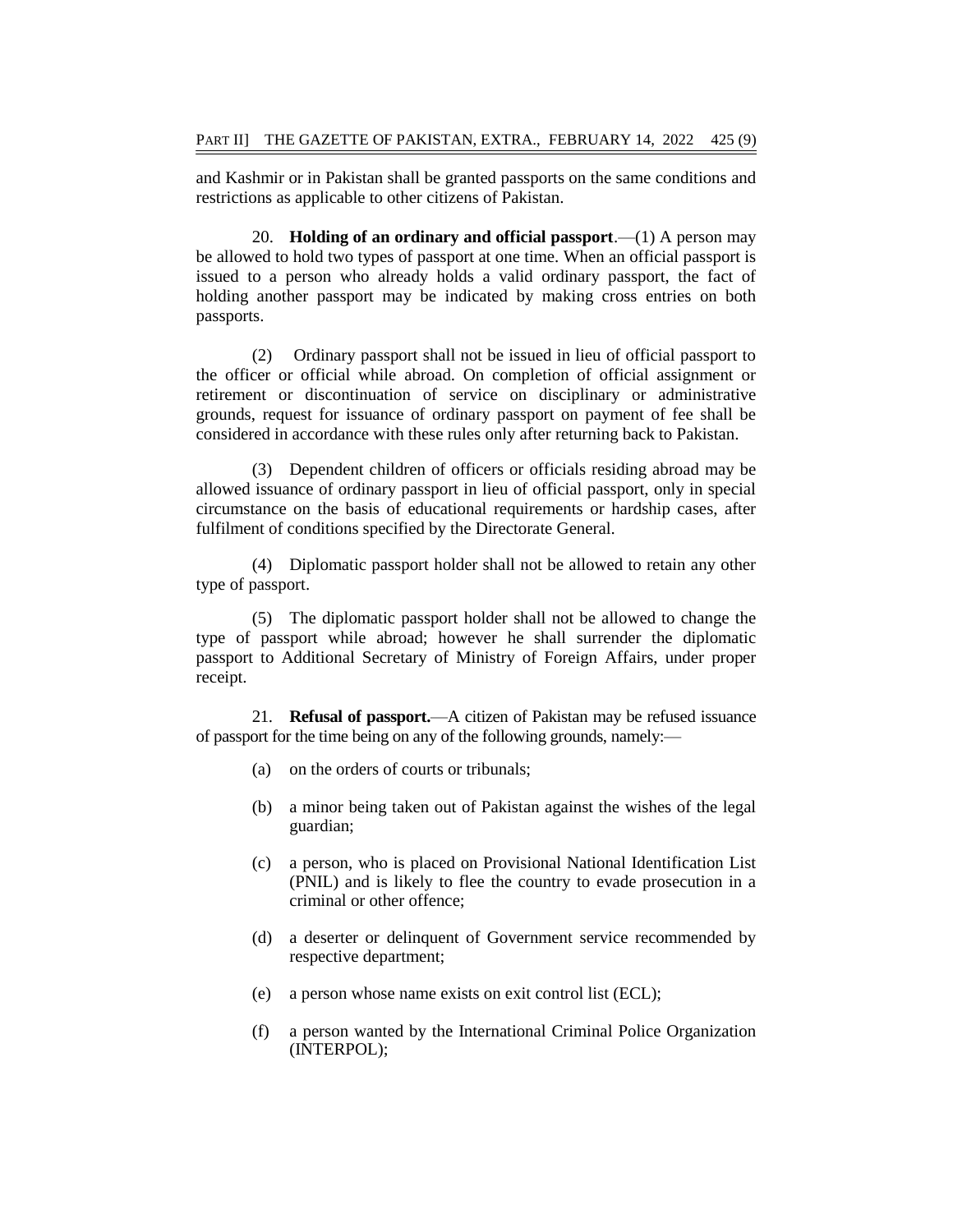- (g) a person who is likely to engage abroad in activities prejudicial to the sovereignty, security or integrity of Pakistan;
- (h) a person whose presence abroad is detrimental to the friendly relations of Pakistan with any other country;
- (i) a person whose presence abroad, in the opinion of the Federal Government, is not in the public interest;
- (j) a person involved in offences punishable under sections 4 and 6 of the Act;
- (k) a person who obtained one or more CNICs or passports fraudulently on fake identities;
- (l) a person previously deported from abroad on account of undesirable activities or illegal entry or criminal charges;
- (m) upon receipt of report from the concerned authority(ies), *i.e.* FIA, ANF, Customs, IB, Coast Guards or Border Agencies, a person suspected of being habitual smuggler or purveyors of contraband goods or involved in human trafficking; and
- (n) upon receipt of report from FIA or Border Agencies, persons suspected to be smugglers of foreign exchange.

*Explanation:* For the purpose of sub-clauses (g), (h) and (i) the action shall be based on reasonable likelihood or suspicion.

22. **Passport control list.**—(1) Federal Government is vested with the powers to regulate the departure from and entry into Pakistan and also visit to foreign countries of its citizens under the Act.

(2) The Division concerned and Directorate General shall prepare and maintain a PCL for placement of names and other record of individuals who have been refused passport facilities under these rules under category "A" and "B" respectively with the following description, namely:-

(a) under category "A", the names of those persons are placed who are involved in anti-state activities or whose visit to foreign countries is considered to be prejudicial to the State interest, or, whose visit abroad is banned from security point of view. The names in this list shall be placed and removed by the Additional Secretary of the Division concerned;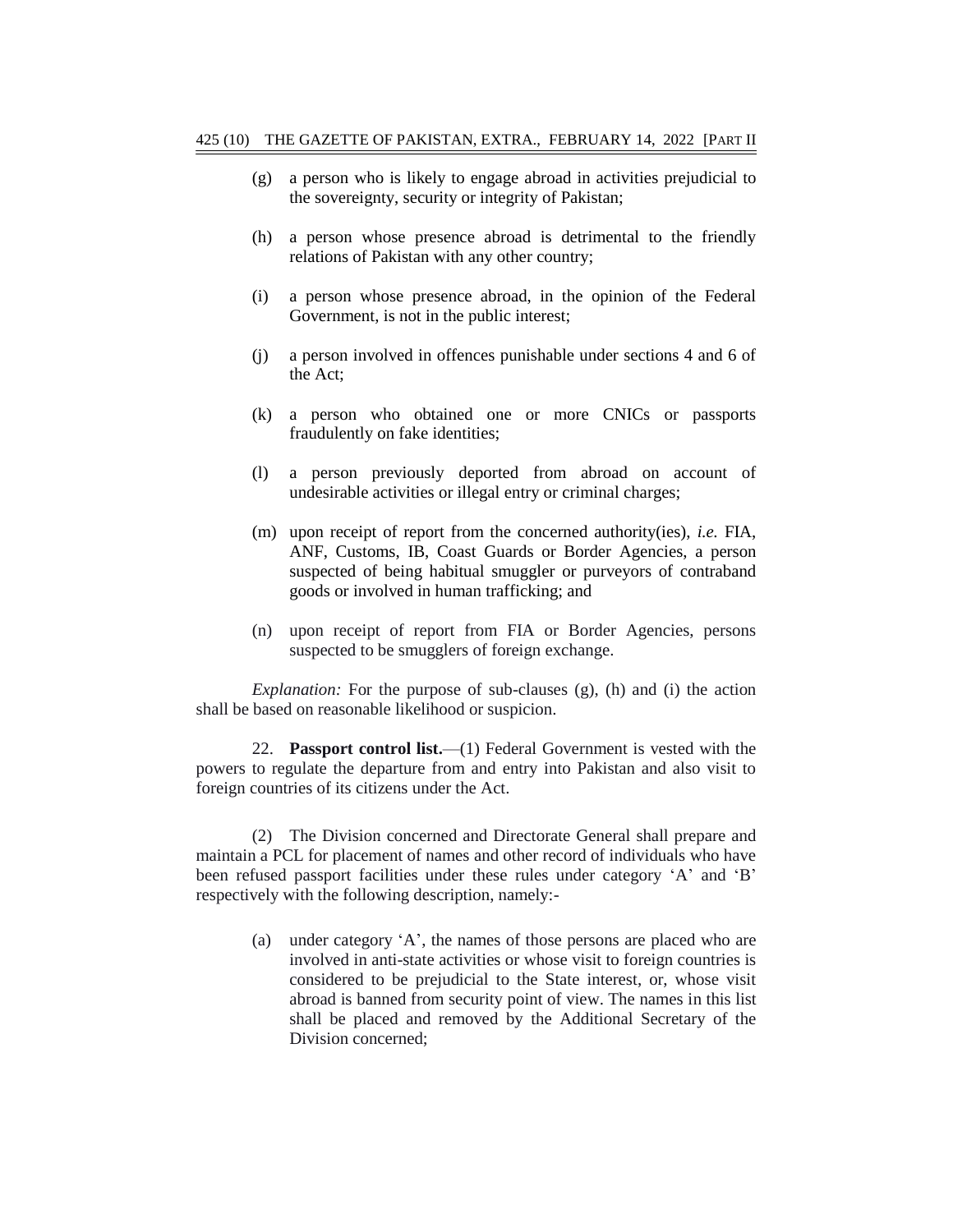- (b) under category "B", the names of those persons are placed who have been refused passport under these rules other than anti-state activities specified in clause (a). The names of persons included in the category under this clause may also be placed on the recommendations of government agencies or departments;
- (c) normal period of retaining a person on the PCL is five years. However, a person may be kept on PCL even beyond five years provided the referring department or agency recommends for further retention having full justification in this regard. The Additional Secretary of the Division concerned in case of category 'A' and Director General in case of category 'B' may consider omission of name of any person from such list on appeal even before the normal period of five years; and
- (d) both the categories "A" and "B" are subject to periodical review by a Review Committee under sub-rule (3) in consultation with the relevant agency or department on whose recommendations the individual was placed on PCL; and

(3) There shall be the following Review Committees for category "A" and 'B' respectively, comprising:-

|    | Additional Secretary of the Division concerned<br>Chairman       |                         |  |  |  |  |
|----|------------------------------------------------------------------|-------------------------|--|--|--|--|
|    | Director General<br>Member                                       |                         |  |  |  |  |
| 3. | Representative of Security Agency<br>Member                      |                         |  |  |  |  |
| 4. | The dealing Deputy Secretary of the Division concerned<br>Member |                         |  |  |  |  |
|    | The dealing Section Officer of the Division concerned            | Member cum<br>Secretary |  |  |  |  |

(a) Review Committee for Category "A":—

(b) Review Committee for Category "B": —

|    | Director General                                                | Chairman                |  |  |  |
|----|-----------------------------------------------------------------|-------------------------|--|--|--|
| 2. | Representative of Directorate of Intelligence Bureau            | Member                  |  |  |  |
| 3. | The dealing Deputy Secretary of the Division<br>concerned       | Member                  |  |  |  |
| 4. | Representatives of Security Agencies<br>Member                  |                         |  |  |  |
| 5. | Assistant Director or Deputy Director of Directorate<br>General | Member cum<br>Secretary |  |  |  |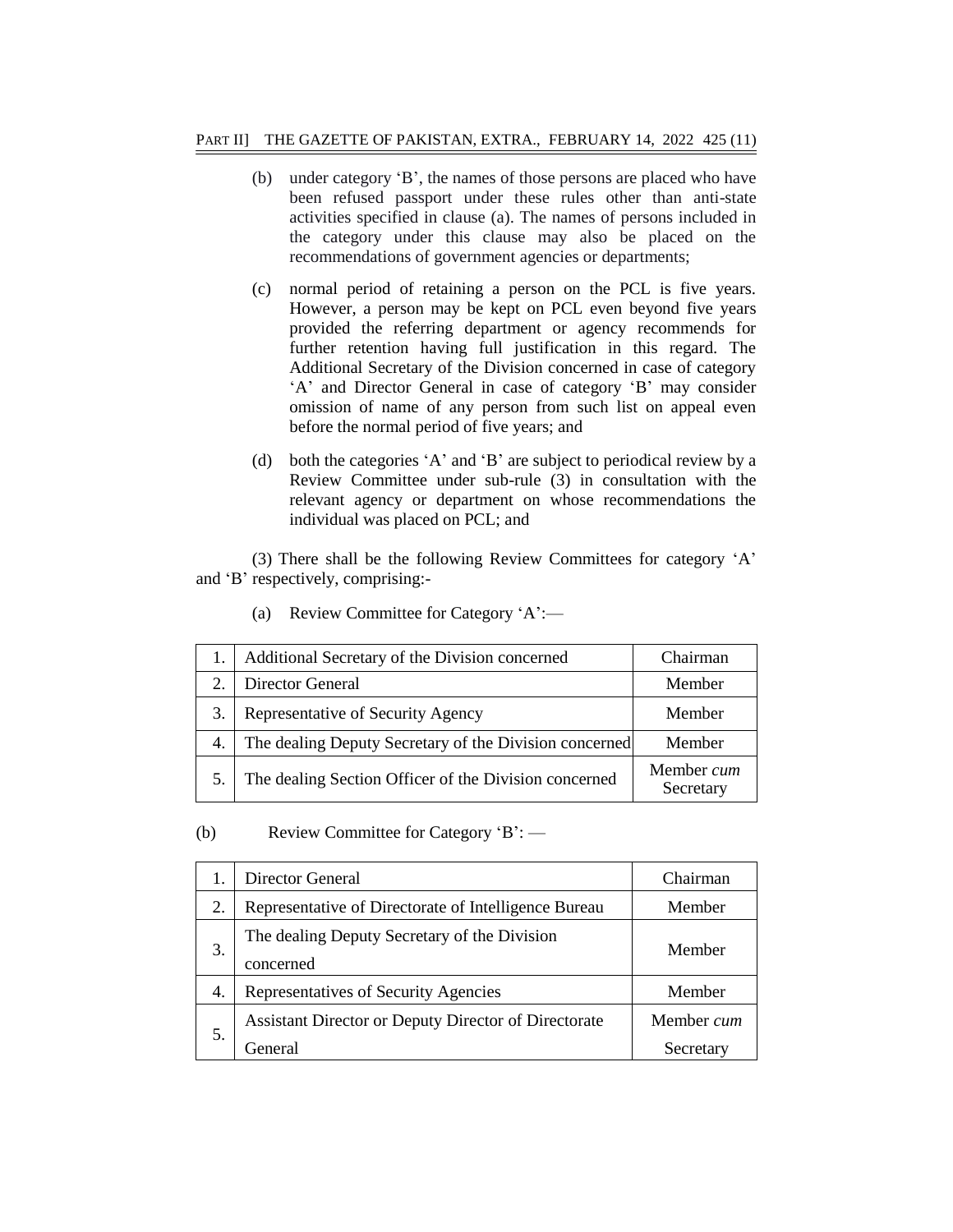(4) In case a person falls under rule 21, and a passport already exists in his name in the database of Directorate General, such passport shall be inactivated to avoid issuance of subsequent passport and placed on the Integrated Border Management System (IBMS) for refusal of immigration services. Immigration officer shall impound passport of such individual and forward it to the Directorate General till delisting from the IBMS category.

(5) A foreigner may be placed on foreigners control list (FCL) for restricting visa issuance and extension, on the request of Security Agencies or on the orders of the Division concerned.

23. **Impounding, confiscation, cancellation and inactivation of passport.**—(1) In pursuance of section 8 of the Act, the Secretary of the Division concerned shall have the power to confiscate, impound, cancel, or inactivate any passport at any time.

(2) Director General shall have power to impound, confiscate, cancel or inactivate ordinary and official passport.

(3) Additional Secretary, Ministry of Foreign Affairs shall have the power to impound, confiscate, or cancel diplomatic passport and shall forward a request to Directorate General for in-activation of such passport.

(4) Heads of the Pakistan missions abroad shall have the power to impound passport in respect of a person residing in a foreign country, who shall forward such passport to Director General or Additional Secretary, Ministry of Foreign Affairs for confiscation, cancellation or inactivation, as the case may be:

Provided that the above mentioned action shall be taken by the Head of Pakistan mission abroad, after personally satisfying himself of the un-desirability of the person concerned while staying abroad.

(5) A passport may be impounded, confiscated, cancelled or inactivated in the following cases, namely:—

- (a) when the person belongs to one of the classes of persons to whom passport is refused under Rule 21;
- (b) when a person is found to be in wrongful possession of a passport; or
- (c) when a person is found to be involved in un-desirable activities mentioned in sub-rule (6).

(6) For the purpose of sub-rule (4), the following shall be the grounds on any of which a passport may be impounded, namely: —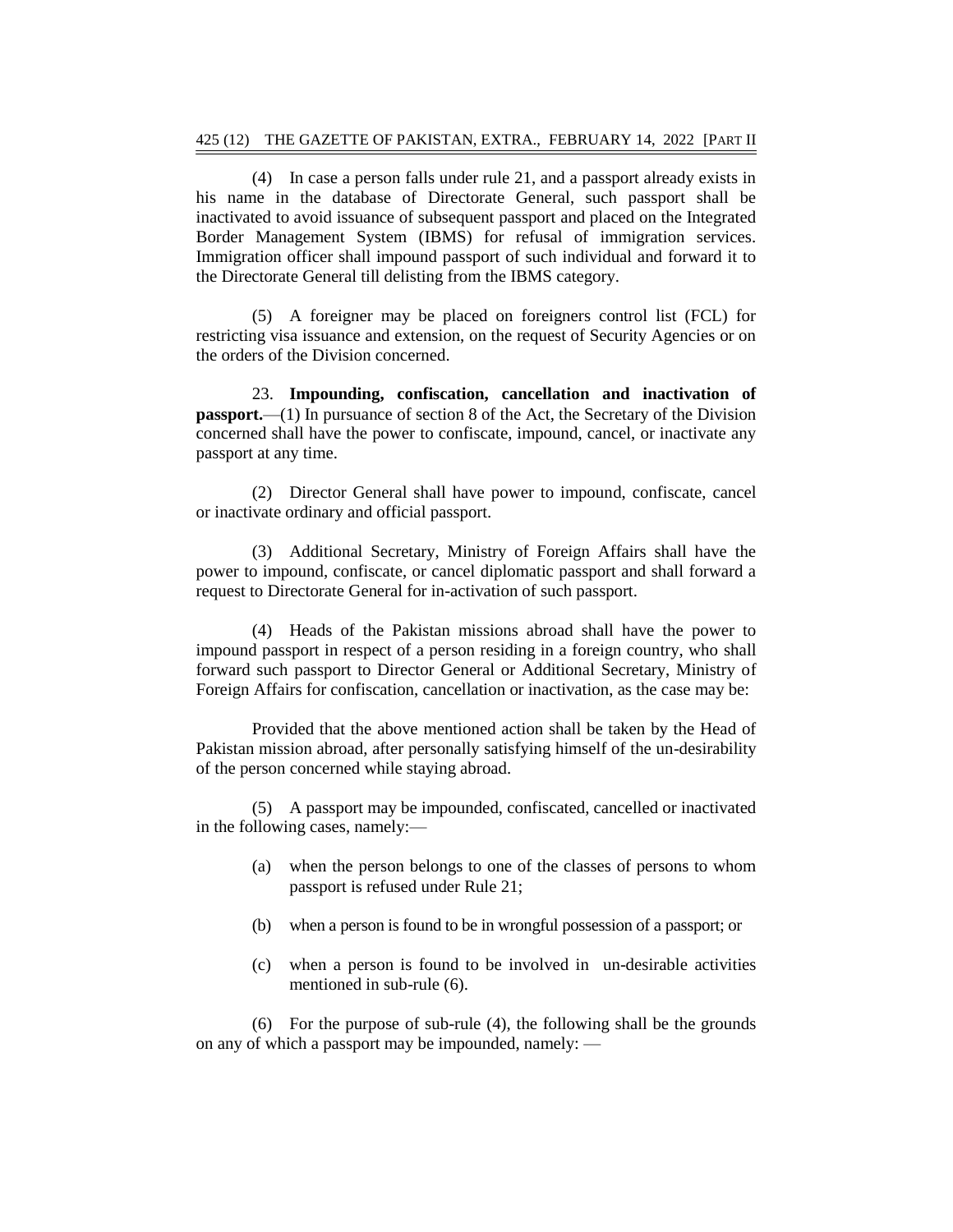- (a) activities, prejudicial to the interest of Pakistan involving security of the country;
- (b) while on good evidence, found to have fled Pakistan to avoid prosecution for criminal or other offence; or
- (c) found to have indulged in racketeering or forgery in passport; or
- (d) convicted in the host country of a crime involving moral turpitude; or
- (e) has been generally indulging in activities of a criminal nature; or
- (f) has used physical violence against the personnel or property of the mission concerned; or
- (g) being a government servant and for the time being employed in a foreign country has extended his contract with a foreign government without prior approval of the Government of Pakistan.

(7) The details of passport impounded shall be communicated to the Directorate General. Time, date and place of entry of the returnee into Pakistan shall also be intimated well in advance by the Pakistan mission abroad to Directorate General who may take necessary steps to proceed against the returnee in accordance with these rules, where necessary.

(8) An impounded passport may not be cancelled but kept in safe custody.

(9) Refusal or failure to surrender the passport on requisition under this rule renders the person to whom it was issued liable to prosecution under section 175 of the Pakistan Penal Code, 1860 (Act XLV of 1860).

24. **Repeal.**—The Passport Rules, 1974 are hereby repealed.

#### **SCHEDULE-I**

### (*See* rule 3)

#### **CHECK-POSTS**

|    | Immigration | Check-post, | Air port, Faisalabad. |
|----|-------------|-------------|-----------------------|
| 2. | Immigration | Check-post, | Air port, Gwadar.     |
| 3. | Immigration | Check-post, | Airport, Islamabad.   |
| 4. | Immigration | Check-post, | Airport, Karachi.     |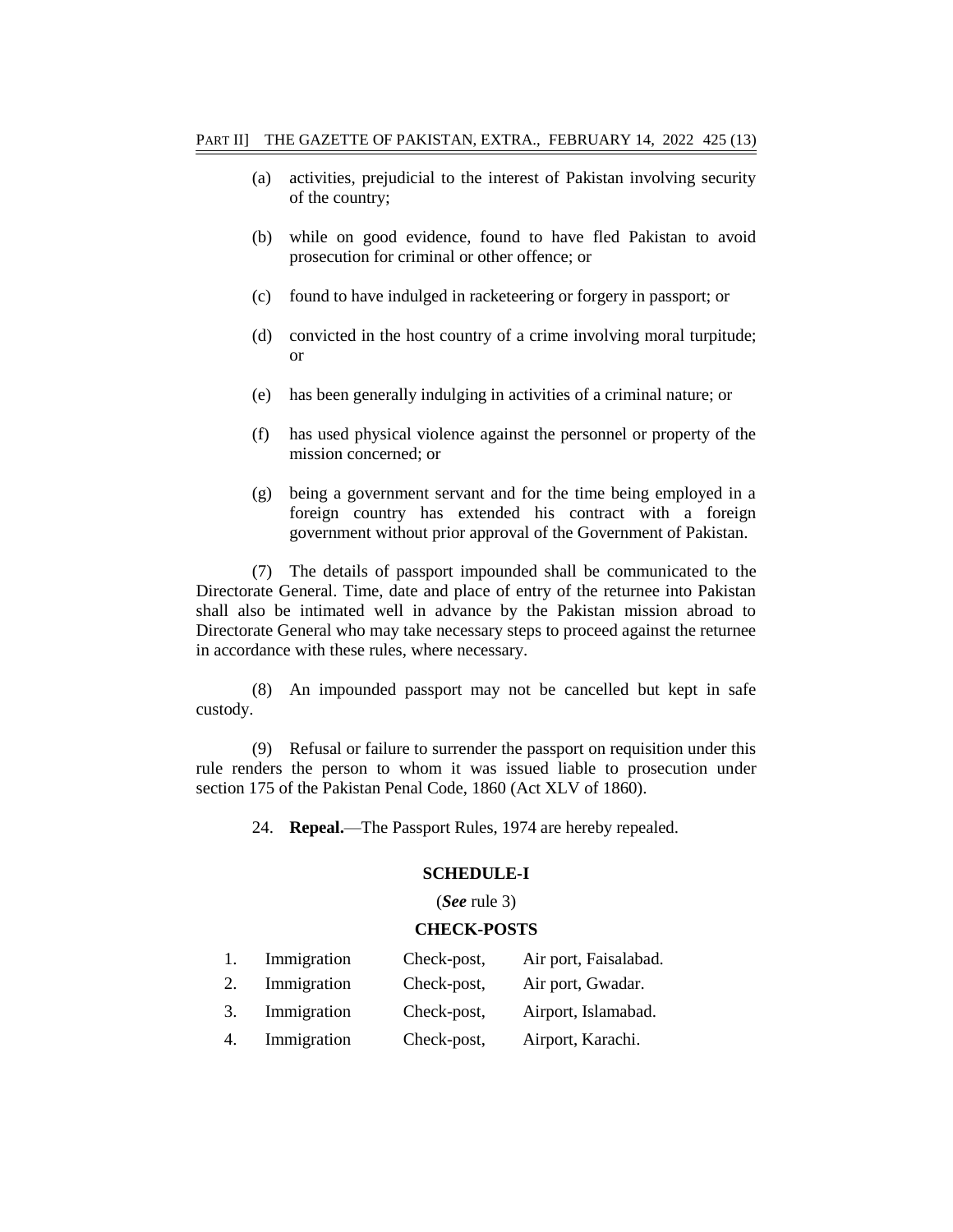| 5.  | Immigration | Check-post, | Airport, Lahore.          |
|-----|-------------|-------------|---------------------------|
| 6.  | Immigration | Check-post, | Airport, Multan.          |
| 7.  | Immigration | Check-post, | Airport, Peshawar.        |
| 8.  | Immigration | Check-post, | Airport, Quetta.          |
| 9.  | Immigration | Check-post, | Airport, Sialkot.         |
| 10. | Immigration | Check-post, | Airport, Sukkur.          |
| 11. | Immigration | Check-post, | Seaport, Gwadar.          |
| 12. | Immigration | Check-post, | Seaport, Karachi.         |
| 13. | Immigration | Check-post, | Port Mohammad Bin Qasim.  |
| 14. | Immigration | Check-post, | Chaman.                   |
| 15. | Immigration | Check-post, | Kartarpur Sahib, Narowal. |
| 16. | Immigration | Check-post, | Khunjrab.                 |
| 17. | Immigration | Check-post, | Kohi-Taftan.              |
| 18. | Immigration | Check-post, | Railway Station, Lahore.  |
| 19. | Immigration | Check-post, | Torkham.                  |
| 20. | Immigration | Check-post, | Wagah.                    |
|     |             |             |                           |

# SCHEDULE-II

# *(See rule 2(1) (m))*

 $\mathsf{r}$ 

┱

٦

| Zone                | <b>Number</b><br>of<br><b>Offices</b> | S.<br>No. | Name of Office                                                      |
|---------------------|---------------------------------------|-----------|---------------------------------------------------------------------|
|                     |                                       | 1.        | EPO Islamabad                                                       |
|                     |                                       | 2.        | Islamabad                                                           |
| <b>Headquarters</b> | $\overline{4}$                        | 3.        | OPF Building Office (For Overseas Pakistanis)                       |
|                     |                                       | 4.        | (a) Model Centre and (b) Diplomatic & Official<br>Centre, Islamabad |
|                     | 8                                     | 5.        | Attock                                                              |
|                     |                                       | 6.        | Chakwal                                                             |
|                     |                                       | 7.        | EPO Rawalpindi                                                      |
| North Punjab        |                                       | 8.        | Gujar Khan                                                          |
| Zone                |                                       | 9.        | Jhelum                                                              |
|                     |                                       | 10.       | Kahuta                                                              |
|                     |                                       | 11.       | Pind Dadan Khan                                                     |
|                     |                                       | 12.       | Rawalpindi                                                          |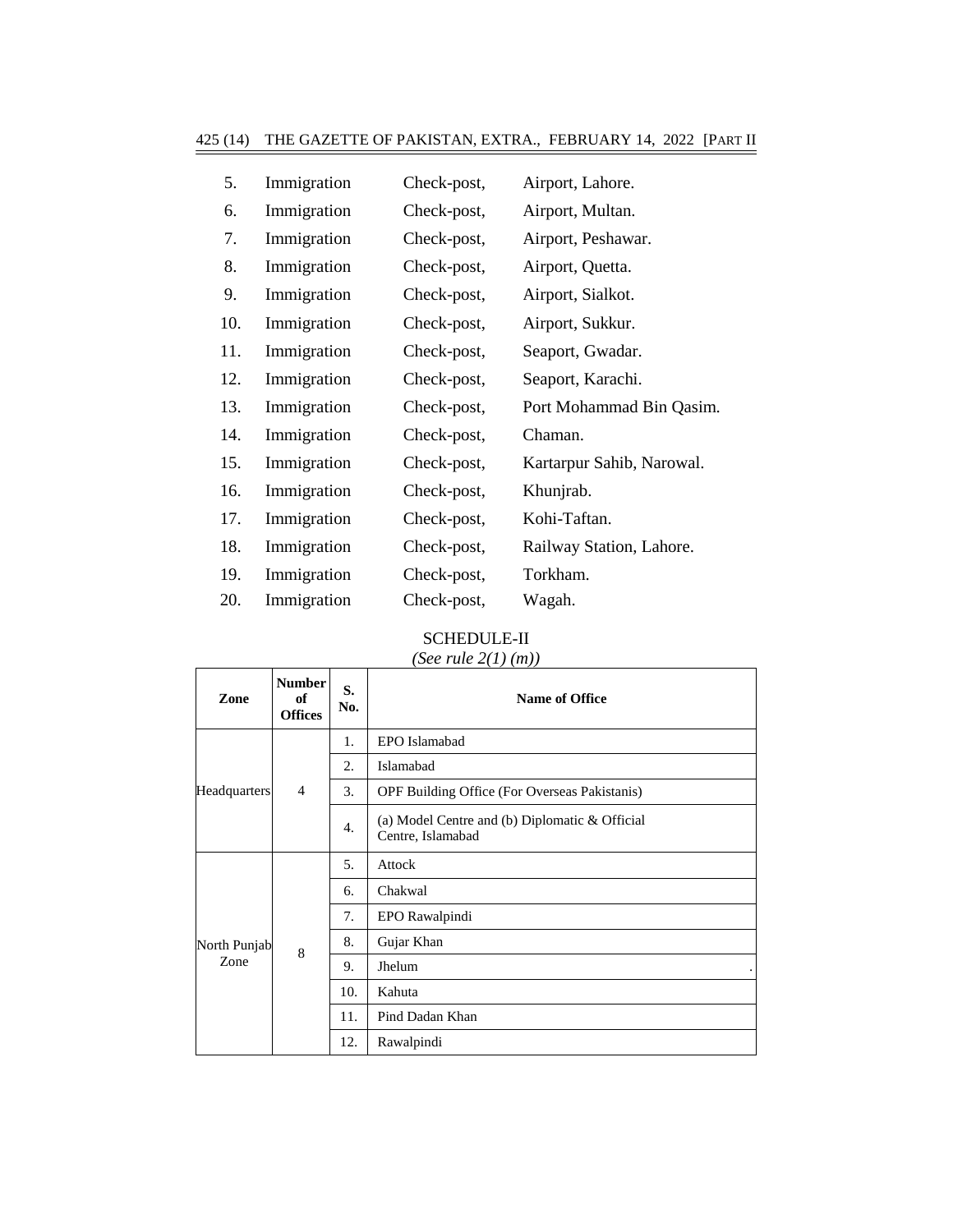|             |    | 13. | Bhalwal                               |
|-------------|----|-----|---------------------------------------|
|             |    | 14. | Chiniot                               |
|             |    | 15. | EPO Faisalabad                        |
|             |    | 16. | EPO Gujranwala                        |
|             |    | 17. | EPO Gujrat                            |
|             |    | 18. | <b>EPO</b> Lahore                     |
|             |    | 19. | EPO Sahiwal                           |
|             |    | 20. | EPO Sargodha                          |
|             |    | 21. | <b>EPO Sialkot</b>                    |
|             |    | 22. | Faisalabad                            |
|             |    | 23. | Gujranwala                            |
|             |    | 24. | Gujrat                                |
| Central     |    | 25. | Hafizabad                             |
| Punjab Zone | 34 | 26. | Jaranwala                             |
|             |    | 27. | Jhang                                 |
|             |    | 28, | Kasur                                 |
|             |    | 29. | Khushab                               |
|             |    | 30. | Kubay Chak                            |
|             |    | 31. | Lahore-I                              |
|             |    | 32. | Lahore-II                             |
|             |    | 33. | Lahore-III                            |
|             |    | 34. | Lahore Chamber of Commerce & Industry |
|             |    | 35. | Mandi Bahauddin                       |
|             |    | 36. | Nankana Sahib                         |
|             |    | 37. | Narowal                               |
|             |    | 38. | Okara                                 |
|             |    | 39. | Pakpattan                             |
|             |    | 40. | Punjab Bar Council Lahore             |
|             |    | 41. | Sahiwal                               |
|             |    | 42. | Sargodha                              |
|             |    | 43. | Shahdarah, Distt. Lahore              |
|             |    | 44. | Sheikhupura                           |
|             |    | 45. | Sialkot                               |
|             |    | 46. | Toba Tek Singh                        |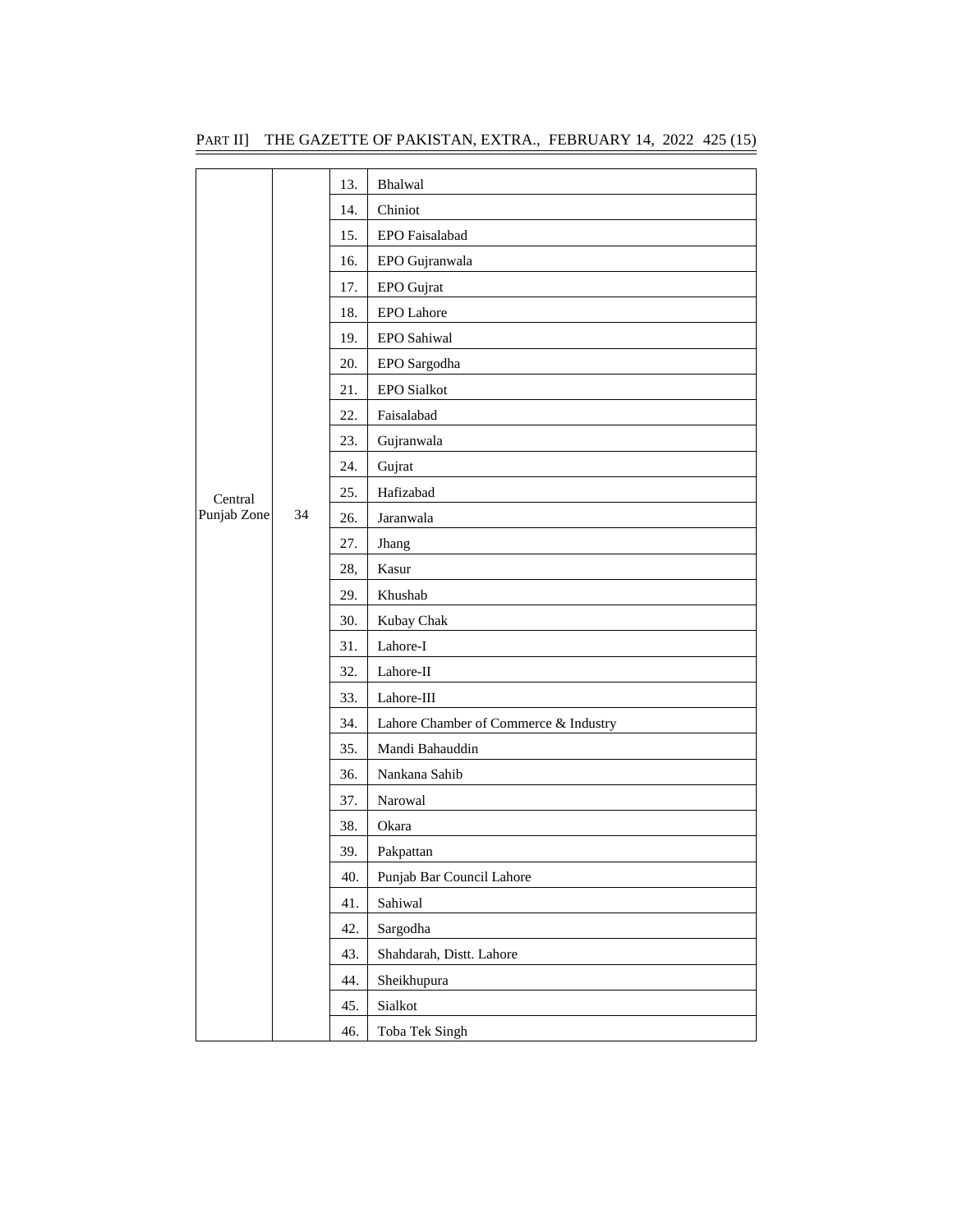|                      |    | 47. | EPO Multan                      |
|----------------------|----|-----|---------------------------------|
|                      |    | 48. | Bahawalnagar                    |
|                      |    | 49. | Bahawalpur                      |
|                      |    | 50. | <b>Bhakkar</b>                  |
|                      |    | 51. | Dera Ghazi Khan                 |
|                      |    | 52. | Taunsa, Distt. D.G.Khan         |
|                      |    | 53. | Jahanian, Distt. Khanewal       |
|                      |    | 54. | Jalalpur Pirwala, Distt. Multan |
|                      |    | 55. | Khanewal                        |
| South Punjab<br>Zone | 19 | 56. | Layyah                          |
|                      |    | 57. | Lodhran                         |
|                      |    | 58. | Mianwali                        |
|                      |    | 59. | Multan                          |
|                      |    | 60. | Muzaffargarh                    |
|                      |    | 61. | Qadirpur Raan, Distt. Multan    |
|                      |    | 62. | Rahim Yar Khan                  |
|                      |    | 63. | Rajanpur                        |
|                      |    | 64. | Vehari                          |
|                      |    | 65. | Kot Addu                        |
|                      |    | 66. | Awami Markaz, Karachi           |
|                      |    | 67. | Badin                           |
|                      |    | 68. | Dadu                            |
|                      |    | 69. | EPO Karachi                     |
|                      |    | 70. | Hyderabad                       |
|                      |    | 71. | Jacobabad                       |
|                      |    | 72. | Jamshoro                        |
|                      |    | 73. | Karachi -II                     |
|                      |    | 74. | Karachi -III                    |
| Sindh Zone           | 30 | 75. | Karachi -IV                     |
|                      |    | 76. | Kashmor                         |
|                      |    | 77. | Khairpur                        |
|                      |    | 78. | Larkana                         |
|                      |    | 79. | Malir                           |
|                      |    | 80. | Matiari                         |
|                      |    | 81. | Mirpur Khas                     |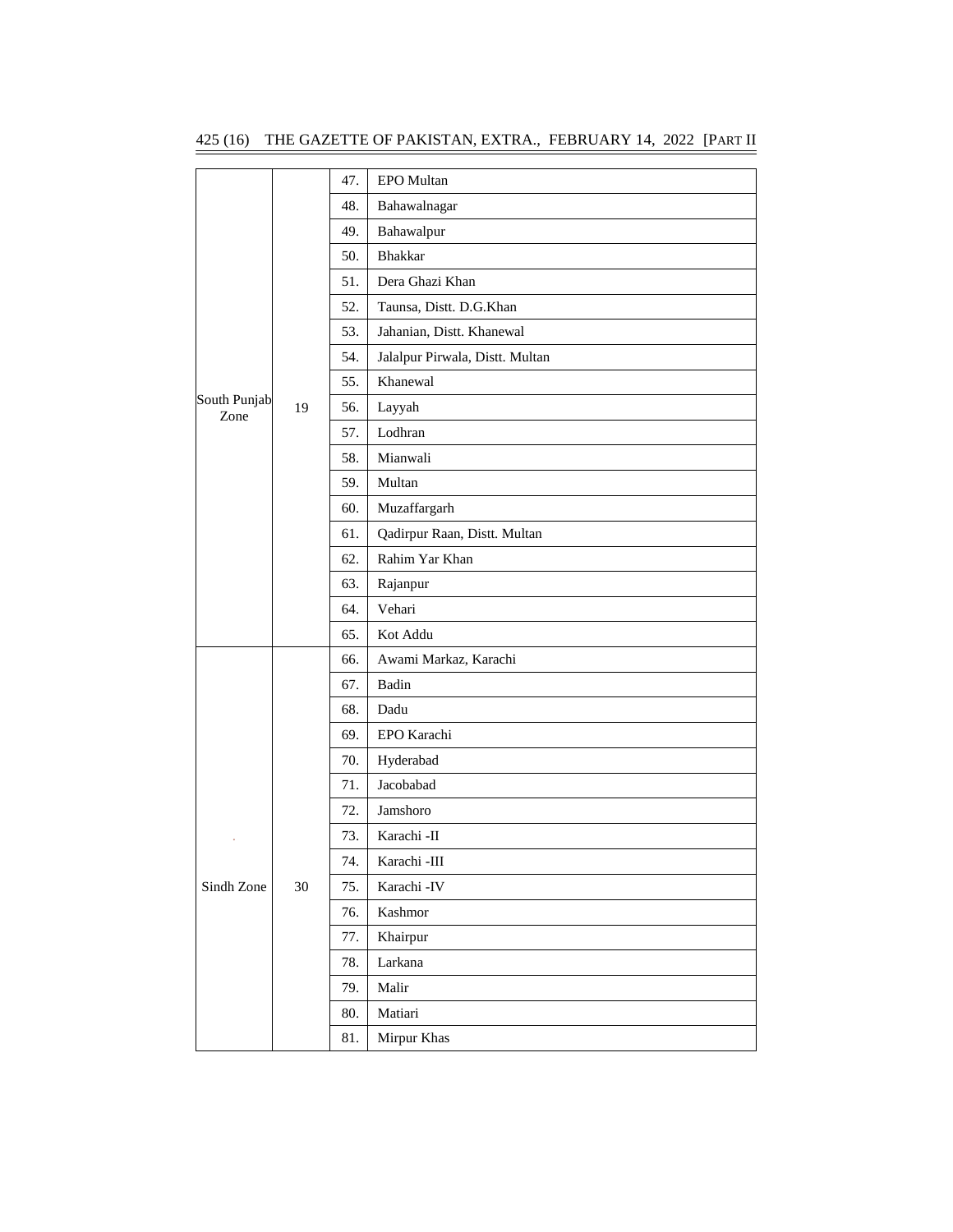|  | PART II] THE GAZETTE OF PAKISTAN, EXTRA.,  FEBRUARY 14, 2022 425 (17) |  |  |  |  |  |
|--|-----------------------------------------------------------------------|--|--|--|--|--|
|--|-----------------------------------------------------------------------|--|--|--|--|--|

|             |    | 82.  | Mirpur Mathelo                  |
|-------------|----|------|---------------------------------|
|             |    | 83.  | Mithi Tharparkar                |
|             |    | 84.  | Naushehro Feroze                |
|             |    | 85.  | Kambar Shahdadkot               |
|             |    | 86.  | Saddar, Karachi                 |
|             |    | 87.  | Sanghar                         |
|             |    | 88.  | Shaheed Benazirabad (Nawabshah) |
|             |    | 89.  | Shikarpur                       |
|             |    | 90.  | Sujawal                         |
|             |    | 91.  | Sukkur                          |
|             |    | 92.  | Tando Allahyar                  |
|             |    | 93.  | Tando Muhammad Khan             |
|             |    | 94.  | Thatta                          |
|             |    | 95.  | Umerkot                         |
|             |    | 96.  | Awaran                          |
|             |    | 97.  | Barkhan                         |
|             |    | 98.  | Dadar                           |
|             |    | 99.  | Dalbandin                       |
|             |    | 100. | Dera Allah Yar                  |
|             |    | 101. | Dera Bugti                      |
|             |    | 102. | EPO Quetta                      |
|             |    | 103. | Gwadar                          |
|             |    | 104. | Harnai                          |
|             |    | 105. | Jhal Magsi                      |
|             |    | 106. | Kalat                           |
|             |    | 107. | Kech (Turbat)                   |
|             |    | 108. | Kharan                          |
|             |    | 109. | Khuzdar                         |
|             |    | 110. | Kohlu                           |
| Balochistan | 32 | 111. | Lasbela                         |
| Zone        |    | 112. | Loralai                         |
|             |    | 113. | Mastung                         |
|             |    | 114. | Musakhel Bazar                  |
|             |    | 115. | Nasirabad                       |
|             |    | 116. | Nushki                          |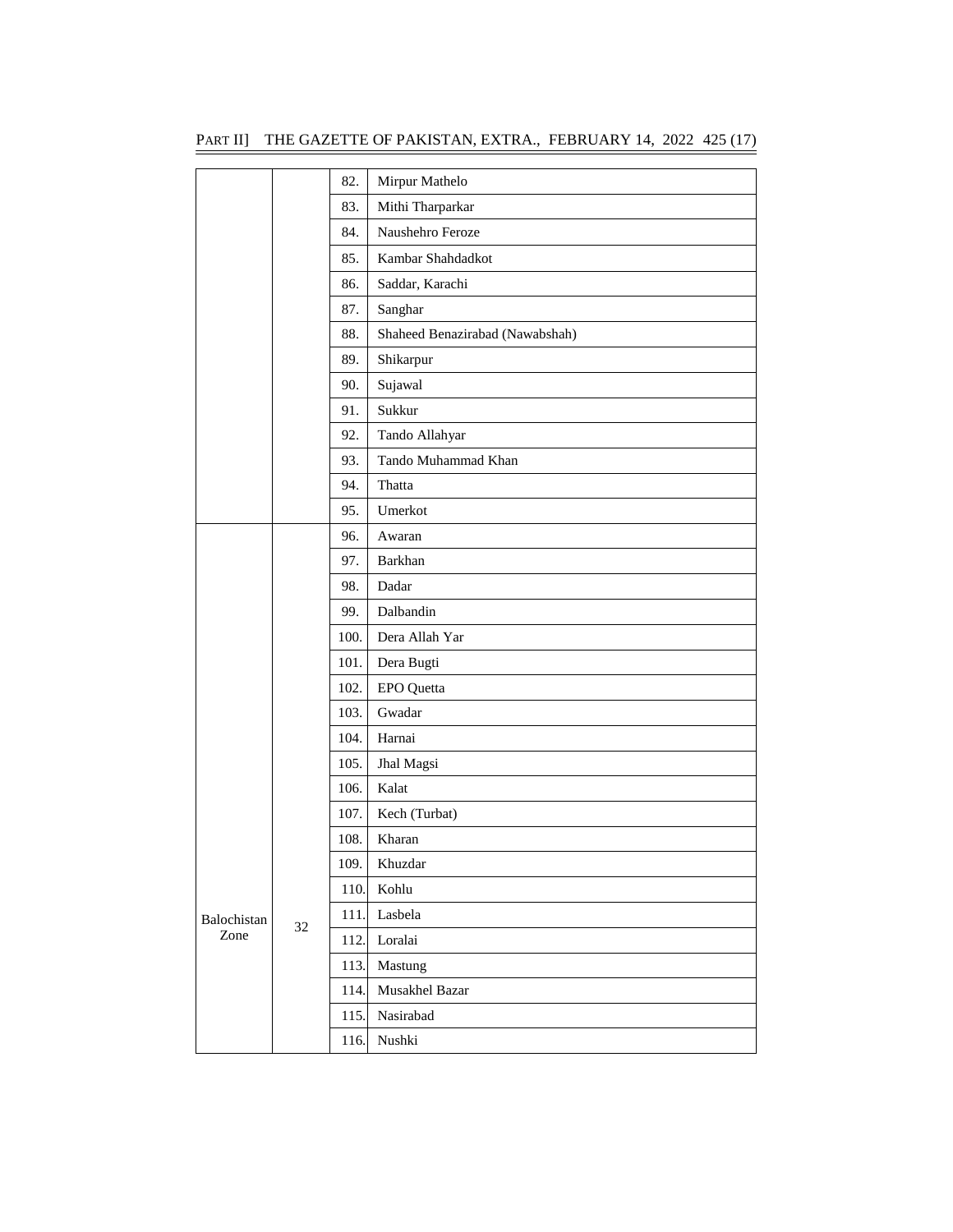|             |    | 117. | Panjgur          |
|-------------|----|------|------------------|
|             |    | 118. | Pishin           |
|             |    | 119. | Killa Abdullah   |
|             |    | 120. | Killa Saifullah  |
|             |    | 121. | Quetta           |
|             |    | 122. | Sherani          |
|             |    | 123. | Sibi             |
|             |    | 124. | Sohbatpur        |
|             |    | 125. | Washuk           |
|             |    | 126. | Zhob             |
|             |    | 127. | Ziarat           |
| Khyber      |    | 128. | Abbottabad       |
| Pakhtunkhwa | 33 | 129. | Alpuri (Shangla) |
| Zone        |    | 130. | Bannu            |
|             |    | 131. | Batkhela         |
|             |    | 132. | Battagram        |
|             |    | 133. | Buner            |
|             |    | 134. | Charsadda        |
|             |    | 135. | Chitral          |
|             |    | 136. | Dasu             |
|             |    | 137. | Dera Ismail Khan |
|             |    | 138. | Dir-Upper        |
|             |    | 139. | EPO Peshawar     |
|             |    | 140. | Ghallanai        |
|             |    | 141. | Hangu            |
|             |    | 142. | Haripur          |
|             |    | 143. | Karak            |
|             |    | 144. | Khar             |
|             |    | 145. | Kohat            |
|             |    | 146. | Lakki Marwat     |
|             |    | 147. | Mansehra         |
|             |    | 148. | Mardan           |
|             |    | 149. | Miranshah        |
|             |    | 150. | Nowshera         |
|             |    | 151. | Orakzai          |

425 (18) THE GAZETTE OF PAKISTAN, EXTRA., FEBRUARY 14, 2022 [PART II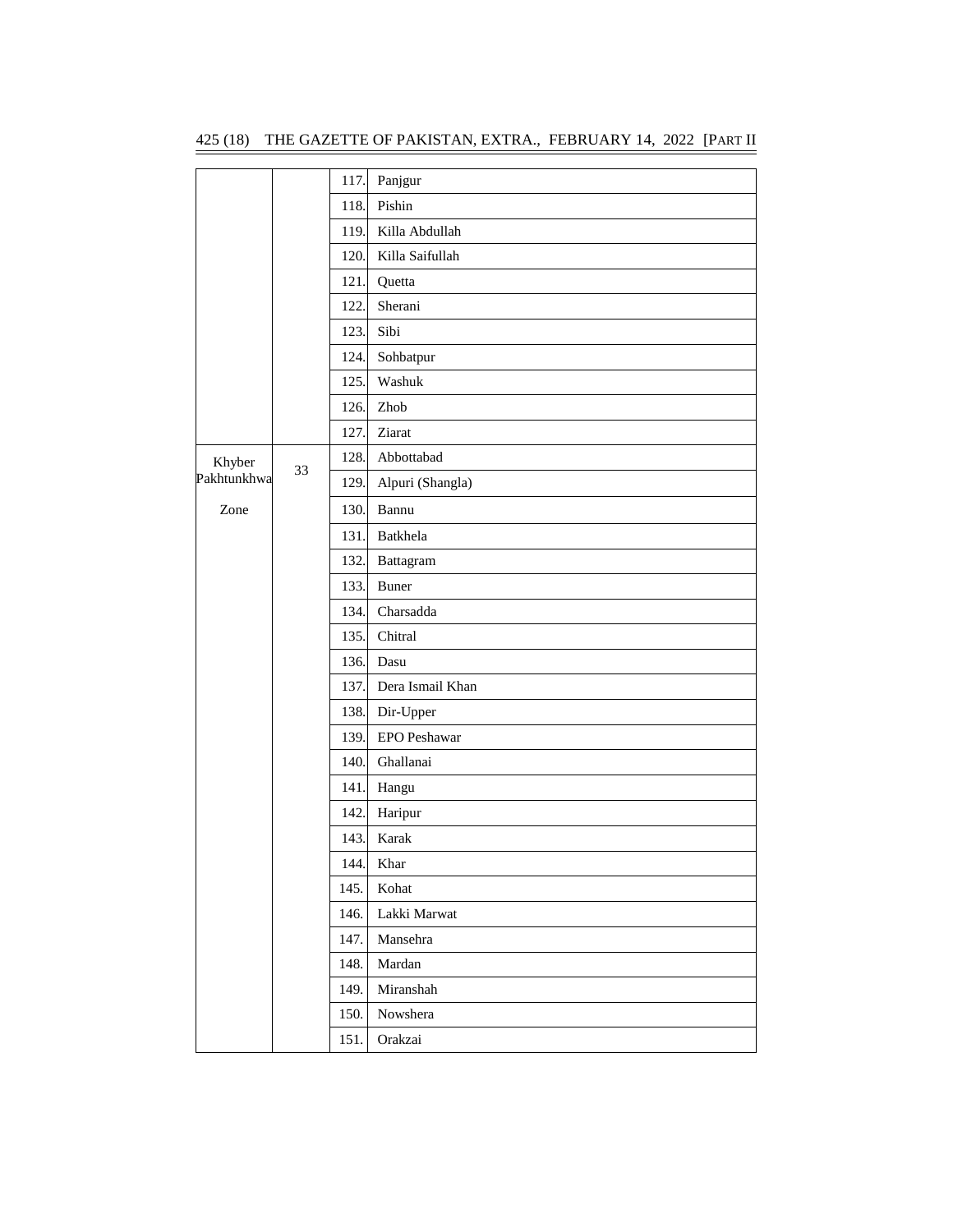|                                       |    | 152. | Parachinar    |
|---------------------------------------|----|------|---------------|
|                                       |    | 153. | Sadda, Kurrum |
|                                       |    | 154. | Peshawar      |
|                                       |    | 155. | Swabi         |
|                                       |    | 156. | Swat          |
|                                       |    | 157. | Tank          |
|                                       |    | 158. | Timergara     |
|                                       |    | 159. | Torghar       |
|                                       |    | 160. | Wana          |
| AJK<br>&Gilgit-<br>Baltistan<br>Zones | 19 | 161. | Astore        |
|                                       |    | 162. | Bagh (Arja)   |
|                                       |    | 163. | Bhimber       |
|                                       |    | 164. | Chillas       |
|                                       |    | 165. | Ghanche       |
|                                       |    | 166. | Ghizer        |
|                                       |    | 167. | Gilgit        |
|                                       |    | 168. | Hattian       |
|                                       |    | 169. | Haveli        |
|                                       |    | 170. | Hunza         |
|                                       |    | 171. | Kotli         |
|                                       |    | 172. | Mirpur        |
|                                       |    | 173. | Muzaffarabad  |
|                                       |    | 174. | Nagar         |
|                                       |    | 175. | Neelum        |
|                                       |    | 176. | Rawalakot     |
|                                       |    | 177. | Shiger        |
|                                       |    | 178. | Skardu        |
|                                       |    | 179. | Sudhnoti      |

# PART II] THE GAZETTE OF PAKISTAN, EXTRA., FEBRUARY 14, 2022 425 (19)

#### **SCHEDULE - III**

[See rule 7 (b) and  $11(d)$ ]

(1) **Official and gratis passport.—**Such passports shall be issued to the following categories of persons:-

(a) President and Prime Minister of Azad Jammu and Kashmir and Chief Minister & Governor of Gilgit-Baltistan;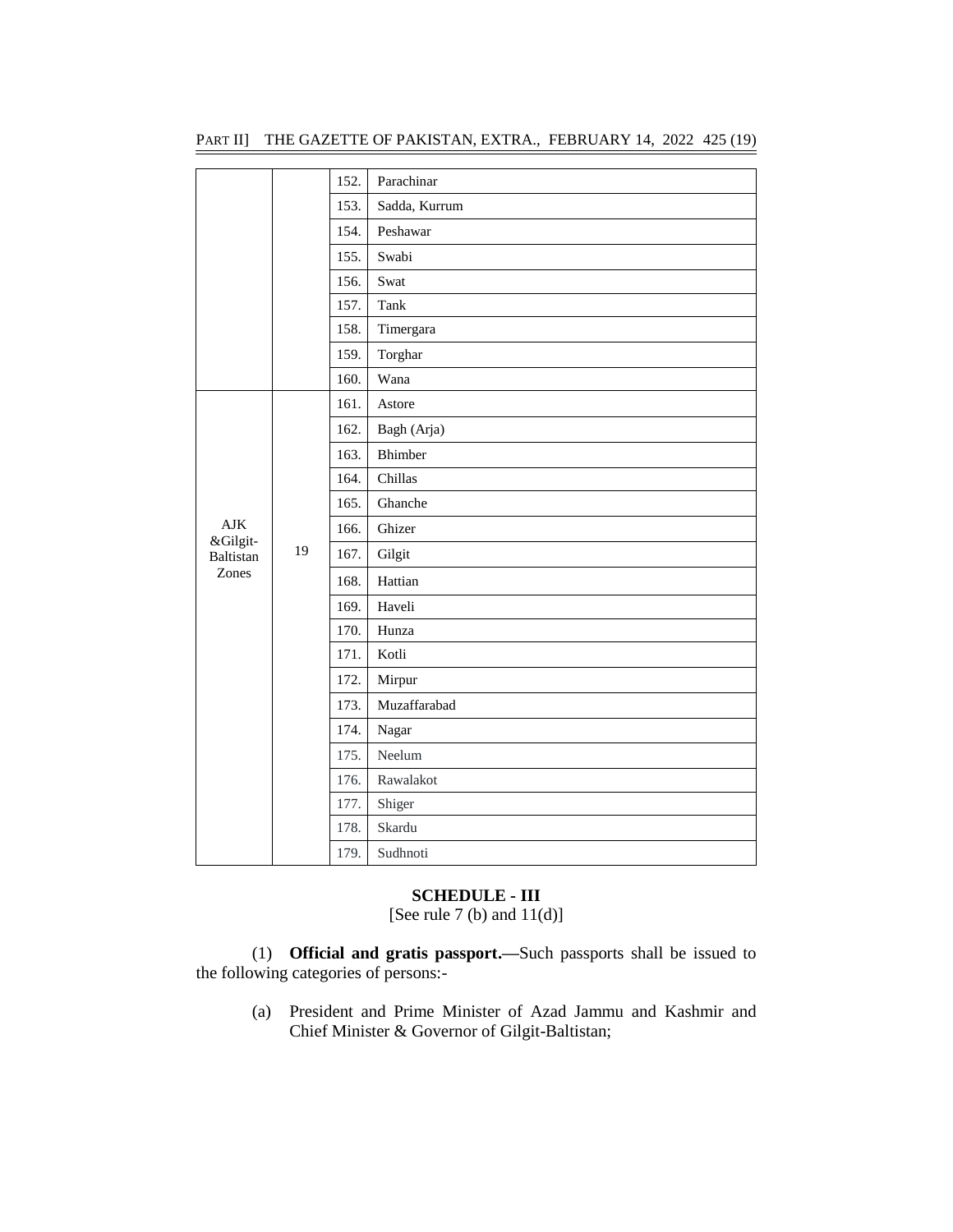- (b) Members of the Senate, Members of the National Assembly, their spouses, parents and dependent children up to 28 years of age;
- (c) the Auditor General of Pakistan, Chairman Federal Public Service Commission, Chief Election Commissioner of Pakistan, Wafaqi Mohtasib, Federal Tax Ombudsman, Judges of the Supreme Court of Pakistan, Federal Shariat Court, Supreme Court of Azad Jammu and Kashmir, Supreme Appellate Court of Gilgit-Baltistan, High Courts including High Court of Azad Jammu and Kashmir and Gilgit-Baltistan Chief Court, Chairman Federal Services Tribunal, Members Election Commission of Pakistan, their spouses and dependent children up to 28 years of age;
- (d) Speakers of all Provincial Assemblies, Legislative Assemblies of Azad Jammu and Kashmir and Gilgit-Baltistan, their spouses and dependent children up to 28 years of age;
- (e) All civil servants in BPS-22, including officers of Senate and National Assembly Secretariats and armed forces officers of equivalent rank and their spouses, serving and retired;
- (f) Advisors to the Provincial Governments, Azad Jammu and Kashmir and Gilgit-Baltistan, with the status of Provincial Minister till completion of tenure;
- (g) Members of Provincial Assemblies, Legislative Assemblies of Azad Jammu and Kashmir and Gilgit-Baltistan, till completion of their term;
- (h) Chairman of National Accountability Bureau and his spouse;
- (i) Chairman and members of the Council of Islamic Ideology;
- (j) Federal Additional Secretaries, Senior Joint Secretaries, Chief Secretaries of the Provinces, BPS-21 Officers of All Pakistan Services, Additional Secretaries of the Senate and National Assembly Secretariats, officers of armed forces of equivalent ranks and their spouses;
- (k) Retired Chairman Joint Chief of Staff Committee and all three Service Chiefs including their spouses;
- (l) Dependent children of the President of Pakistan, Governors of Provinces, President of Azad Jammu and Kashmir, Chief Ministers of Provinces, Prime Minister of Azad Jammu and Kashmir, Governor and Chief Minister of Gilgit-Baltistan, Special Assistant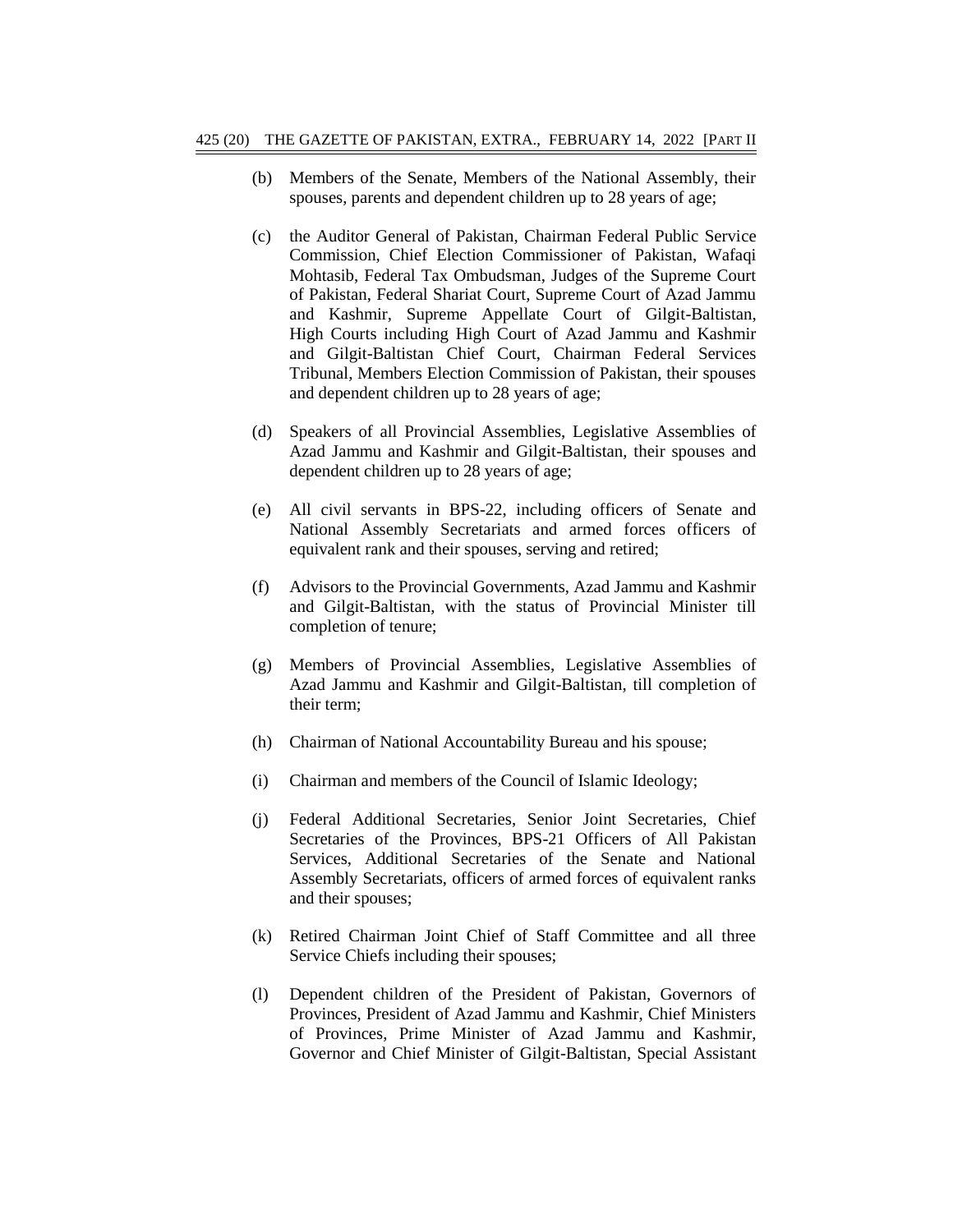or Advisor to Prime Minister of Pakistan with the status of Federal Minister or Minister of State, Federal Secretaries, Chairman Joint Chiefs of Staff Committee and all three services chiefs up to 28 years of age;

- (m) Director General and Directors of Immigration and Passports;
- (n) Federal Joint Secretaries, Provincial Secretaries and Secretaries of Azad Jammu and Kashmir and Gilgit-Baltistan, Joint Secretaries of Senate and National Assembly Secretariats, in BPS-20;
- (o) Civil servants and armed forces personnel residing in Pakistan and proceeding abroad on posting, secondment or on deputation with a foreign Government, ECO, UNO, its affiliated Organizations, their spouses and dependent children up to 28 years of age accompanying or joining them. However, dependent daughters may be allowed official passport irrespective of age limit. Dependent parents may be issued official passports on payment of fee;
- (p) Civil servants and armed forces personnel proceeding abroad on official business, training, course, study tour or to attend seminar. The validity of passport should be restricted to one year or to the extent of the official business, if more than one year;
- (q) *Ex*-Members of the Parliament who remained member of either House of the Parliament for at least one term and their spouses;
- (r) Former Governors of the Provinces, former Presidents of Azad Jammu and Kashmir, and former Governors of Gilgit-Baltistan;
- (s) Retired judges of Supreme Court of Pakistan, High Courts, Supreme Court and High Court of Azad Jammu and Kashmir, Supreme Appellate Court of Gilgit-Baltistan and Gilgit-Baltistan Chief Court and their spouses;
- (t) Officers employed in BPS-20 and above on contractual assignments, with the Federal or Provincial Governments, while proceeding abroad on official business. The validity of passports shall be restricted to the period of their contract;
- (u) Officers of the Senate, National Assembly Secretariat, National Accountability Bureau and Supreme Court of Pakistan in BPS-17 and above proceeding abroad on official visit. The validity of passport shall be restricted to the duration of official visit: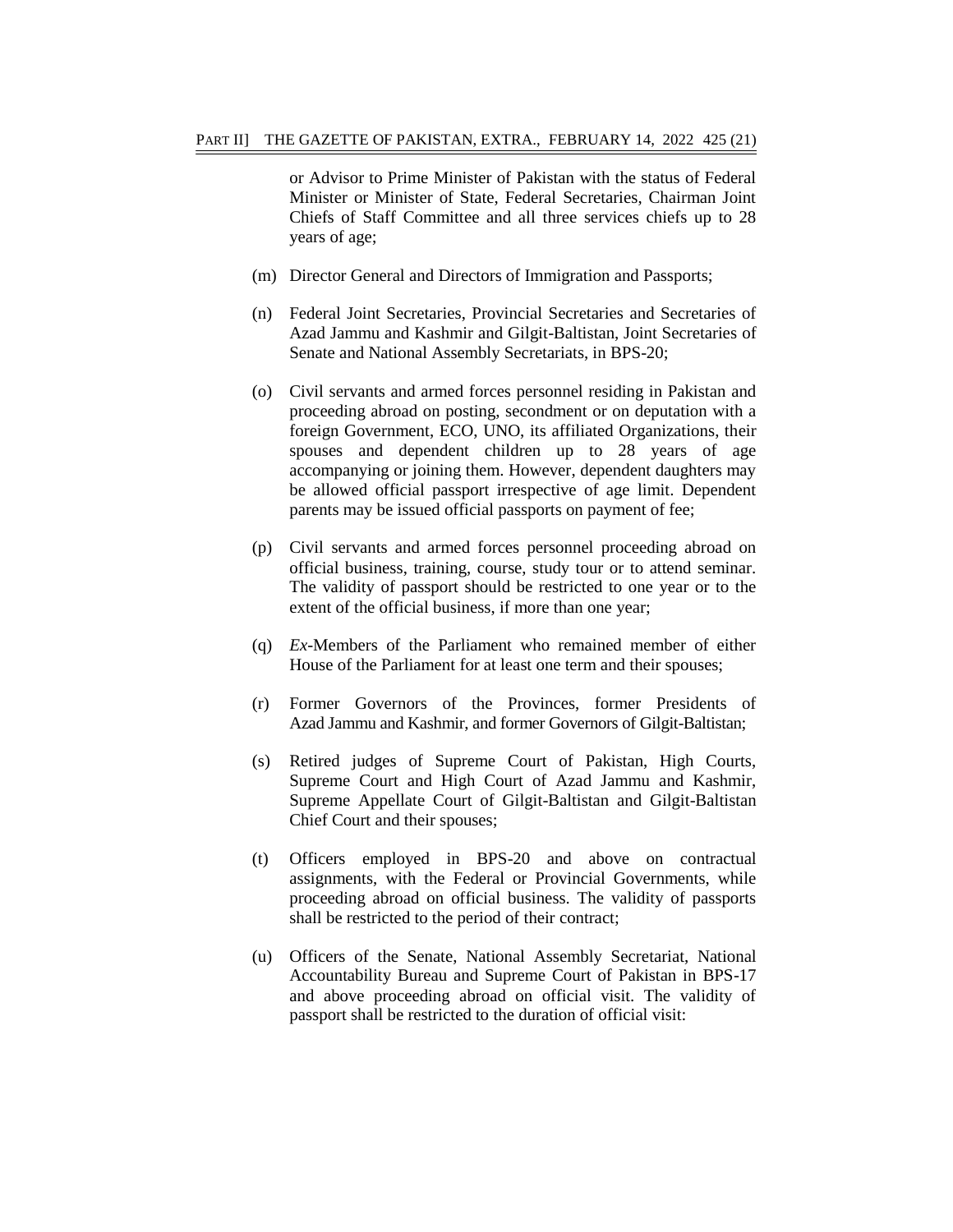Provided that the validity of the official passport issued to dependent will not be beyond the eligible age limit 28 years.

2. **Official passport on payment of fee.**—(i) This type of passport shall be issued to the following categories of persons on payment of prescribed fee:

- a. Governor and Deputy Governor of the State Bank of Pakistan;
- b. Members of Competition Commission of Pakistan;
- c. Civil servants on deputation with autonomous or semi-autonomous bodies or corporations proceeding abroad in connection with official work of the borrowing body;
- d. Spouses and dependent children up to 28 years of age of civil servants (BPS-17 to 21) and armed forces officers in equivalent rank proceeding abroad for official training or courses longer than nine months. However, dependent daughters may also be allowed official passports irrespective of age limit;
- e. Heads of autonomous bodies or corporations, either permanent or on contractual basis in BPS-20 and above proceeding abroad in connection with the official work of that body;
- f. Pakistan Television Corporation and Pakistan Broadcasting Corporation going abroad for covering President"s or Prime Minister's foreign visits;
- g. Employees of NADRA Posted at Pakistan Mission abroad;

(ii) This type of passport shall be issued to the employees of following organizations on payment of prescribed fee while proceeding abroad for training, course or official visit:—

- (a) Air Weapons Complex;
- (b) Dr. A.Q Khan Research Laboratories;
- (c) Defense Science and Technology Organization;
- (d) Federal Public Service Commission;
- (e) Maritime Technology Complex;
- (f) National Development Complex;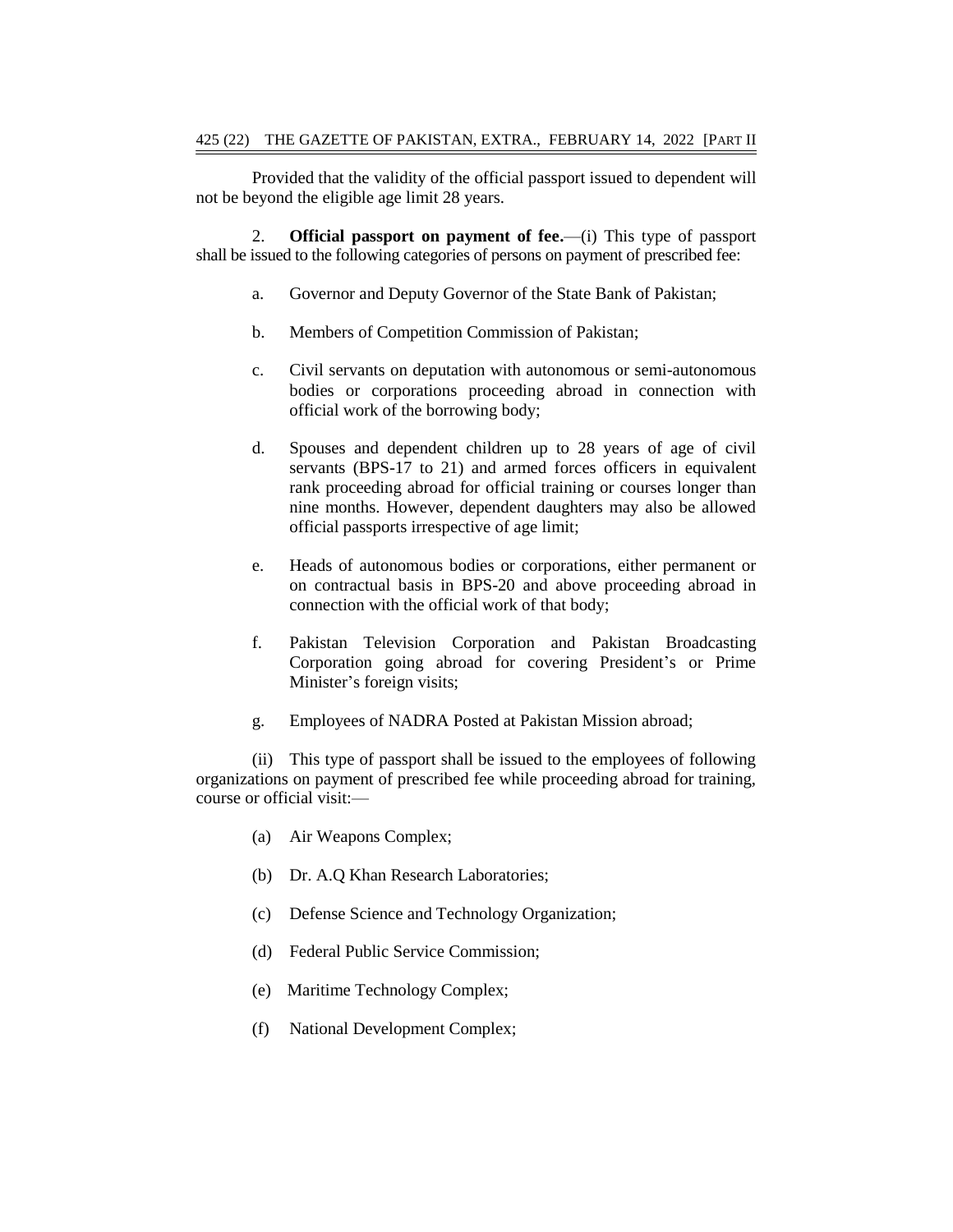- (g) National Engineering and Scientific Commission;
- (h) Pakistan Nuclear Regularity Authority;
- (i) Pakistan Space and Upper Atmosphere Research Commission;
- (j) Project Management Organization;
- (k) Strategic Plans Division;
- (l) The Pakistan Atomic Energy Commission:

Provided that the validity of Passport issued to the above categories of persons, mentioned in clause 2, be restricted to a period of one year or to the extent of official business, if more than one year.

The term "employee" covers all types of employees including contract employees;

#### **SCHEDULE – IV**

**–––––––**

[*See* Rule 7 (c) and 11 (d)]

**Diplomatic passports**.—Diplomatic passports shall be issued on the recommendations of Ministry of Foreign Affairs.

(1) Grant of diplomatic passports shall strictly be confined to the following persons:—

- (a) President of Pakistan;
- (b) Prime Minister of Pakistan;
- (c) Chairman of the Senate of Pakistan;
- (d) Speaker of the National Assembly of Pakistan;
- (e) Chief Justice of the Supreme Court of Pakistan;
- (f) Governors of the Provinces;
- (g) Chief Ministers of the Provinces;
- (h) Ministers of the Government of Pakistan;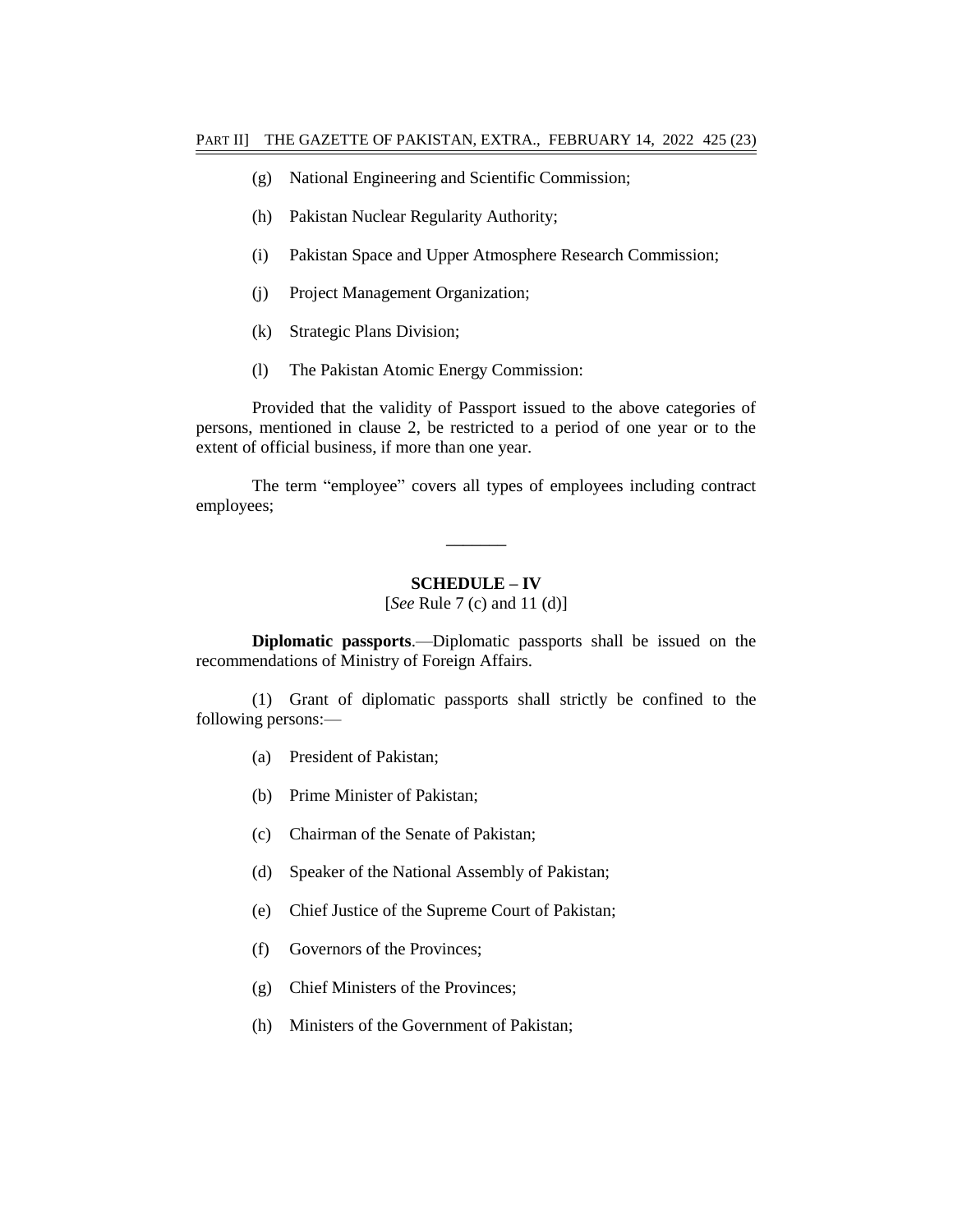- (i) Attorney General for Pakistan;
- (j) Chairman, Joint Chiefs of Staff Committee;
- (k) Chief of Army Staff;
- (l) Chief of Naval Staff;
- (m) Chief of Air Staff;
- (n) *Ex*-Presidents of Pakistan;
- (o) *Ex* Prime Ministers of Pakistan;
- (p) Ministers of State to the Government of Pakistan;
- (q) *Ex*-Chairmen of the Senate of Pakistan and *Ex*-Speakers of the National Assembly of Pakistan;
- (r) Special Assistants to the Prime Minister;
- (s) All functionaries of the Federal Government with the status of Federal Minister or Minister of State;
- (t) Chairman, Pakistan Atomic Energy Commission;
- (u) (i) Officers in BPS-17 and above of Pakistan Foreign Service for the duration of their membership of the Foreign Service of Pakistan;
	- (ii) All other officers in BPS-17 and above, including officers of armed forces having equivalent ranks proceeding abroad on diplomatic assignments and having diplomatic status for the duration of their posting or other short term assignments abroad.
- (v) Pakistan nationals holding following offices in international organisations:
	- (i) President of the UN General Assembly;
	- (ii) President of the Specialised Agencies of the UN such as WHO, ILO, FAO, etc;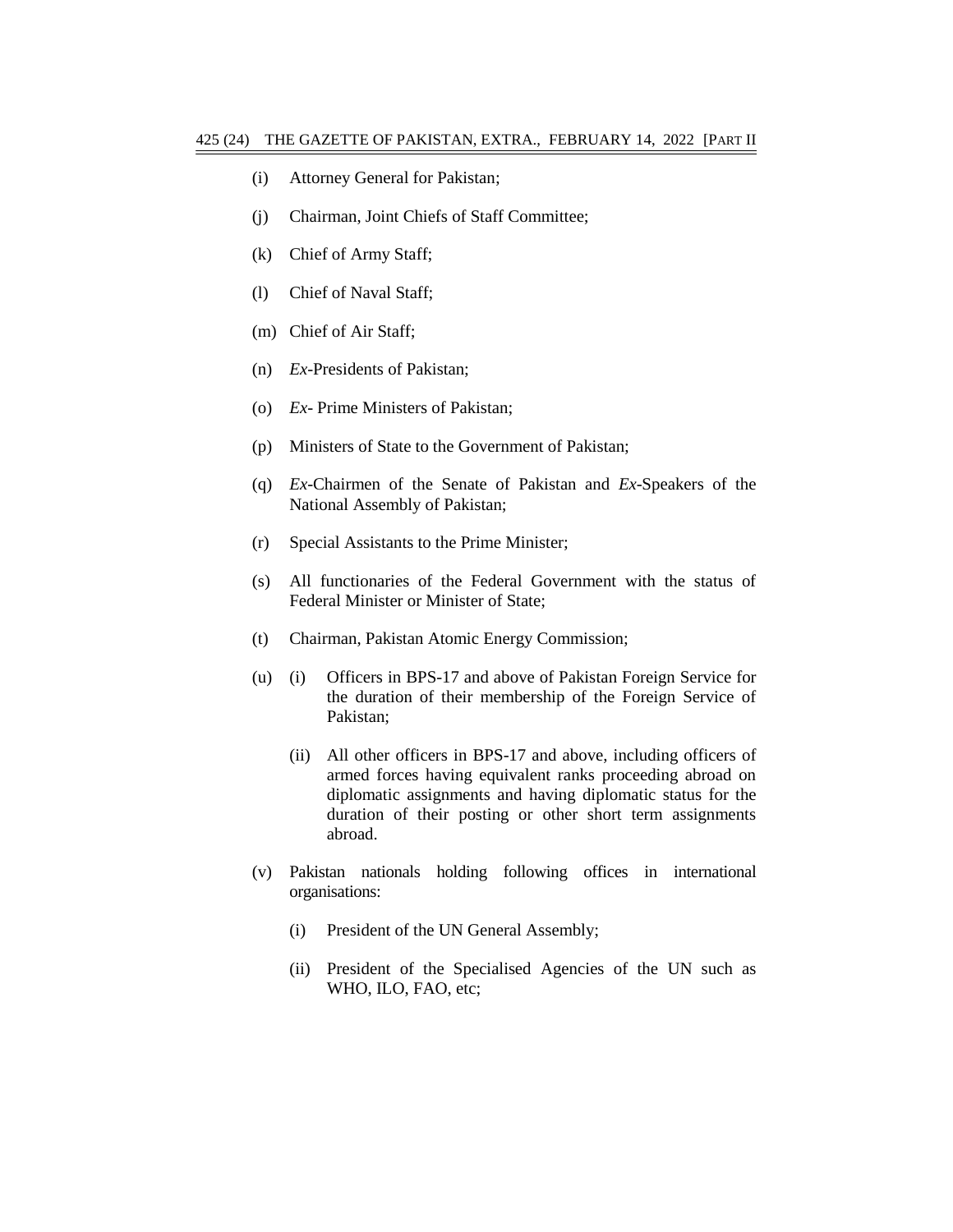- (iii) Executive Heads of the Secretariat of such autonomous and subsidiary organisations of the UN General Assembly as have acquired eminence like WTO, UNIDO etc;
- (iv) Directors representing Pakistan in the IBRD, IMF and the Asian Development Bank;
- (v) President & Vice-Presidents of the World Bank and Managing Director & Directors of IMF;
- (vi) Officers holding the rank of Assistant Secretary General and above in the UN secretariat and its Specialised Agencies;
- (vii) Secretary Generals ECO, SAARC and OIC Secretariats; and
- (viii) Executive Director of the Islamic Development Bank:

Provided that diplomatic passports shall be held by the above categories of persons so long as they hold the prescribed offices. If they cease to hold such offices they may be required to surrender the diplomatic passports within 30-days of ceasing to hold their offices except items at serial numbers (a) to (d) of the item (1) of this schedule.

(2) **Spouses of diplomatic passport holders.**—Spouses of diplomatic passport holders shall be entitled for diplomatic passport. He or she will hold diplomatic passport as long as his or her spouse retains the prescribed office.

# **———— SCHEDULE – V**

[*See* Rule 7 (d)]

**Ordinary gratis passport.**—Such passports shall be issued to the following categories of persons;

- a. Diplomatic passport holder may be issued ordinary gratis passport valid for five years after surrendering of Diplomatic passport to Ministry of Foreign Affairs;
- b. One or more than one servant, subject to entitlement, to accompany or join the persons mentioned at para-1 (item v) of schedule-IV;
- c. Non-Officials whose visit to foreign countries have been sponsored by a provincial or the Federal Government for a period of one year validity; and